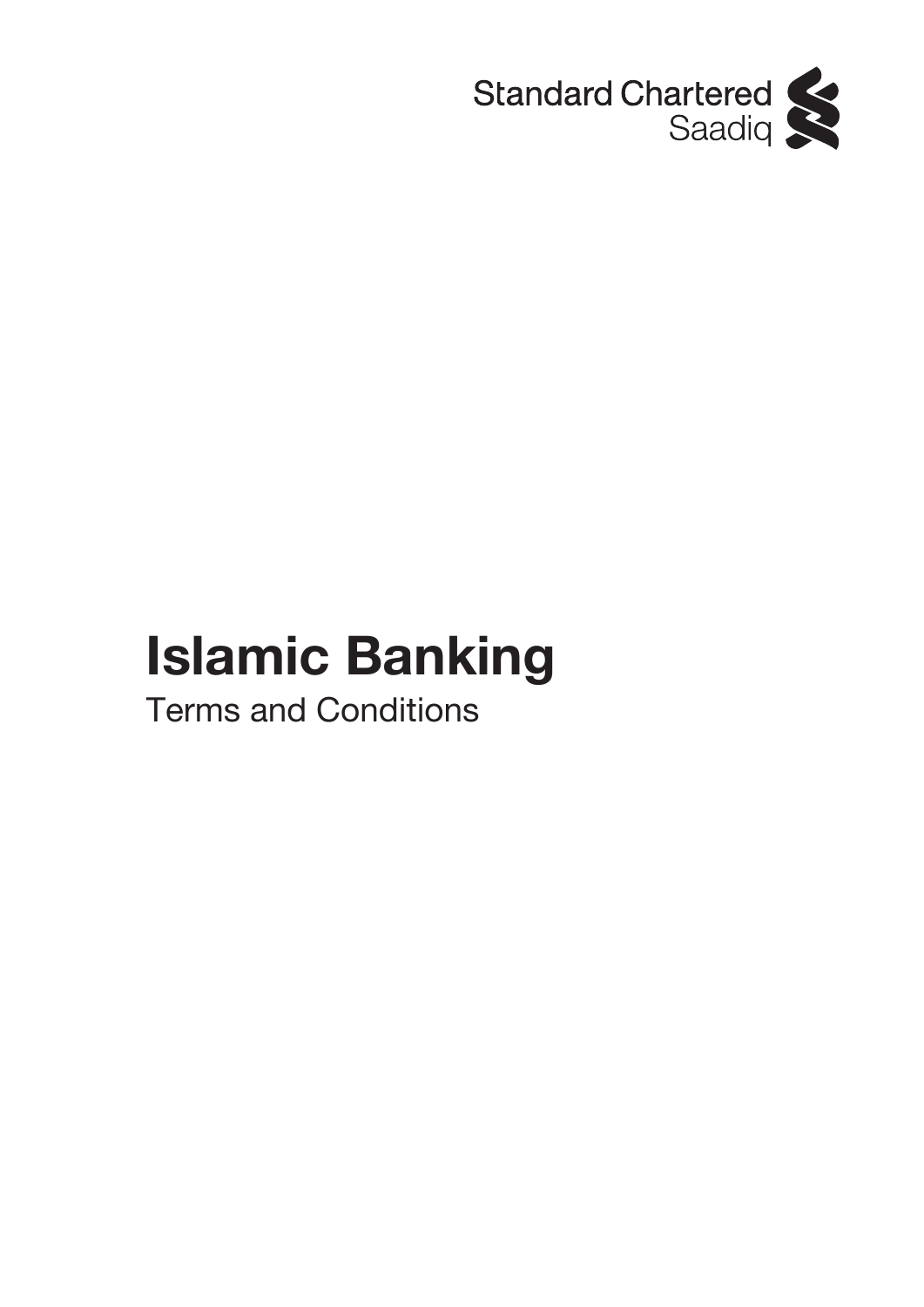# **APPLICABLE TO ALL ISLAMIC BANKING BRANCHES OF STANDARD CHARTERED BANK (PAKISTAN) LIMITED**

In consideration of the Islamic Banking Division of Standard Chartered Bank (Pakistan), hereinafter referred to as the "Bank" opening and / or continuing any Islamic deposit account in my/our name(s) (hereinafter referred to as the "Account(s)") and/or providing banking facilities to me/us, I/we agree to be bound by the Terms and Conditions set out below and agree that the Account and/or banking facilities will be governed by and be subject to these Terms and Conditions (hereinafter referred to as the 'Terms'). I/we also agree that all deposits whether Current, Savings, Call, Fixed Term, in local or foreign currency that may be placed by me/us with the Bank and/or any banking facilities are subject to the prevailing rules and regulations of the State Bank of Pakistan and Foreign Exchange Regulations, and are governed by laws in effect from time to time (" Rules and Regulations"). These Terms shall apply to each of the Account(s) opened with, continued with or maintained with the Bank or its successors or assigns and the banking facilities offered thereto.

I/We understand that account opening purpose must be outside the scope of arms, tobacco & alcohol industries and all such activities which are prohibited by Shariah.

All Accounts under these terms and conditions will be subject to the guidelines of the SCB Shariah Supervisory Committee.

The Bank may, in its sole discretion, use the funds in a Shariah Compliant manner in accordance with the guidelines/advice issued by the SCB Shariah Supervisory Committee.

# **TERMS AND CONDITIONS**

Where the Account and/or banking facilities is/are opened by more than one person the words "I", me" or "my" shall read as "we", "us" or "our" in these Terms. The Terms shall bind each of the persons named in the Account(s) (hereinafter also interchangeably referred to as the "Client(s)") individually, or any one or more or all of them collectively and all agreements, obligations and liabilities of the Clients with the Bank shall be joint and several.

# **1. BANK ACCOUNT(S)**

- (i) The Client authorizes the Bank to take actions in relation to the following matters on receipt of written instructions or documents given or executed in accordance with the signing instructions specified in the account opening form of the Accounts until such time as the Client gives the Bank written notice to the contrary.
- (a) for making payments of cheques, bills of exchange, promissory notes, standing orders, direct debits, issue of drafts, mail and telegraphic transfers, purchase and sale of securities and foreign currency and any other instructions by debiting the Account(s) whether in credit; and
- (b) to accept any other instructions regarding the Account(s) including instructions for the closure of all or any of the Account(s).
	- (ii) I understand that any funds received by the Bank on my behalf shall be credited to the relevant Account(s) unless the Bank receives written instructions from me to the contrary.
	- (iii) I understand that the Bank acts only as my collecting agent and assumes no responsibility for the realisation of any items deposited with the Bank for collection. However, In case of delay or loss in collection of cheques, the bank will follow-up with the concerned for swift resolution. Proceeds of cheques or other instruments deposited with the Bank are not available for withdrawal until collected by the Bank. The Bank reserves the right to debit any of the Account that may have been exceptionally credited with an item subsequently unpaid on collection. The Bank may refuse to accept for collection cheques drawn in favour of third parties or if the payee's name is not identical to my name on the Bank's record. The Bank will not accept for credit to the Account(s) any cheque or draft in favour of a third party crossed or denoted "A/c Payee" (or any words of similar effect). The Bank may at any time debit and recover from the Account(s) the value of any instrument collected by the Bank in the event that the proceeds are not received against the same at any time and/or after receipt of proceeds, the account of the Bank is debited or proceeds recovered from the Bank upon return of the instrument by the drawee bank or correspondent of the Bank. I agree to indemnify the Bank as collecting,

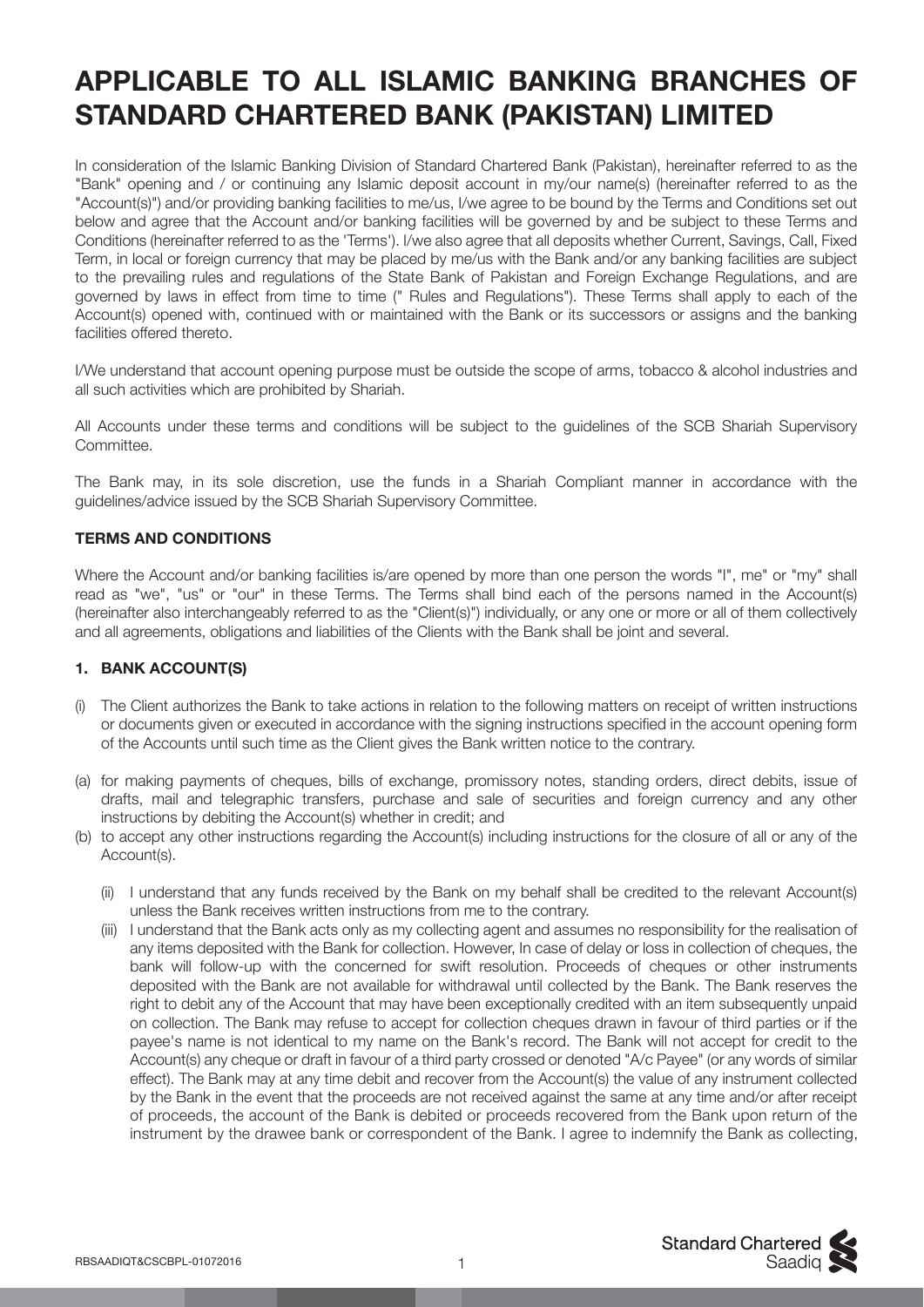Banker, for any loss which the Bank may incur by reason of its guaranteeing any endorsements, discharge or discharges, on any cheque, bill, note, draft, dividend warrant or other instrument deposited by the depositor for collection and every such guarantee given by the Bank shall be deemed to have been given at the depositor's express request in every case.

- (iv) The Client accepts that the Bank will not be held responsible in any manner whatsoever to rely and act in good faith on and upon any information / documents provided by me to the Bank in respect of the opening and / or operation of Account(s). The Client further agree not to hold the Bank responsible for not undertaking separate investigation to inquire into and seek any additional information / documents not provided by me in respect of the opening and / or operations of Account(s).
- (v) a The Bank may, in its absolute discretion, issue me with cheques in any form for the Account(s) and may at any time in its discretion withdraw or recall the same. The Bank may also refuse to allow withdrawals except through such cheques. If a cheque book is issued, I undertake to be responsible for its safe custody at all times and I will immediately notify the Bank if this book, or any of the cheques contained therein, are lost or stolen. I understand that the Bank may, in its absolute discretion, accept from me any stop cheque instructions (in writing) in cases where I have lost the relevant cheque/s, or in other circumstances, in which it is allowed by law and agreed by the Bank. Should the Bank accept any such instructions from me or from some other person purporting to be me. I hereby undertake to indemnify the Bank against any loss, damages, penalties, costs (including any legal costs) or demands incurred by the Bank as a result of or in connection therewith. The Bank will not be liable for any loss due to payment of any lost or stolen cheques, unless the Bank had notice of such loss or theft (in writing) at the time of payment. In case of timely intimation to bank by me or on my behalf for loss or theft of cheque or cheque book, I will not be liable for any loss or damages. However, the bank in any case will be liable to observe due diligence in good faith. The Bank will not be liable for failing to act on any stop payment request accepted by it. The Bank will exercise utmost care, but will not be held responsible for payment of any lost / stolen cheques made in the ordinary course of business.
	- (b) In case of illiterate person, the bank will not honour any chaque/instrument unless Client appears in person before the bank to authenticate. All changes/ corrections/ alteration/modifications on cheques would be carried out by the Client (illiterate person) before the bank's officer through putting his/ her thumb impressions which will be responsibility of the banker to ensure. In case of any transaction carried out on altered/ modified cheques without authentication through thumb impression, the Client will not be liable for losses, damages if occurs on account of allowing transaction
- (vi) The Clients accept that the provision of any accommodation by the Bank to the Clients may be granted or refused at the sole discretion of the Bank. The continuance or withdrawal of such facility or accommodation at any time is also at the Bank's sole discretion.
- (vii) The Client will be liable for any overdraft or other facilities arising in connection with any of the Account(s) and I hereby authorise the Bank to debit any of the Account(s) with all or any account charges (other than markup/cost of funds) and or other banking charges, costs and expenses (including any legal costs) incurred in connection therewith at such rates as may be determined by the Bank from time to time in its absolute discretion. The Client will also pay to the Bank any such amounts, in the manner and at such times, as may be required by the Bank in its absolute discretion.
- (viii) As regards any and all amounts credited to the Account(s) during the period when any banking facilities in connection therewith are being provided by the Bank to the Clients, such amounts shall firstly be applied by the Bank to recover any charges payable on banking facilities until the charges payable on the banking facilities are paid in full. Then and only then shall any such amounts so credited be applied to reduce the principal amount of any such banking facility/ facilities.
- (ix) The Account(s) will be subject to applicable charges as per the Bank's schedule of such charges as revised from time to time. The Bank shall always be entitled, without notice to me, to recover from and debit the Account(s) for any charges, expenses, fees, penalties, withholding taxes, zakat, stamp duty, other duties, levies of government departments or authorities and any other impositions other than the markup or cost of funds in respect of the Account(s) or the balances in the Account(s), the Bank is authorised to reverse credit entries made in error. The Bank is also entitled to reverse debit entries made in error in relation to the Account(s). Any charges debited by the Bank are not refundable upon closure of any or all of the Account(s).
- (x) I hereby authorize the Bank to accept for safekeeping, collection or for any other purpose, any property deposited with the Bank on my behalf or received from me and to release or to deliver or give up any such property against my written instructions.
- (xi) The Client understands that any deposits or withdrawals in respect of any of the Account(s) may be made at any of the Bank's branches in Pakistan subject to verification of signatures by the Bank as per its policy, production of evidence of identity of the Client, satisfactory to the Bank, and to payment of any customary charges that may be levied by the Bank from time to time, for such deposits or withdrawals.

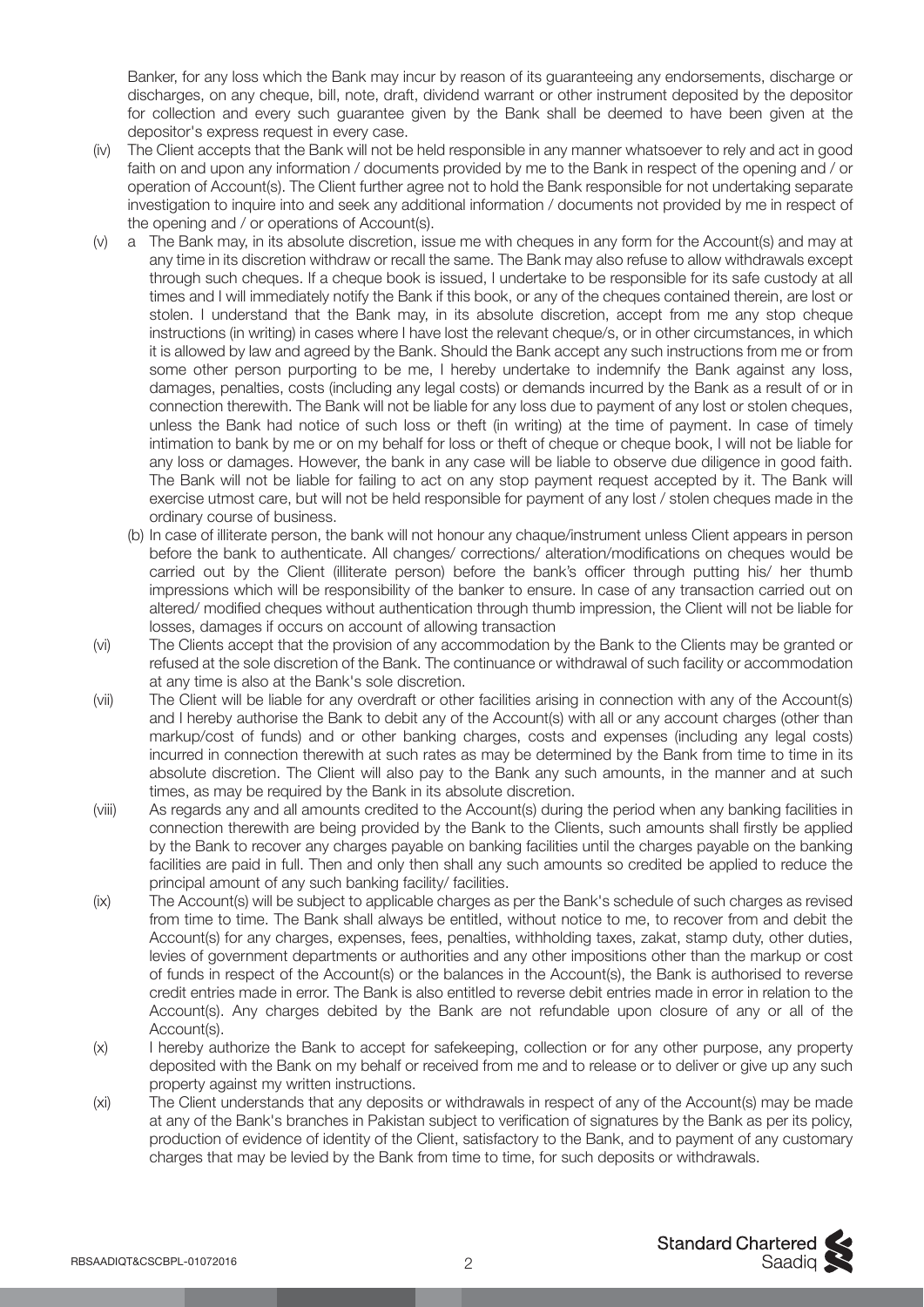other authority or entity, any branch of the Bank is unable to either make payment to the Clients in the currency of the Account(s), or at all, or to transfer such funds in such currency, or at all. The Client is solely responsible for all such risks and any associated costs and expenses howsoever arising (including without limitation, those arising from any domestic legal or regulatory restrictions) in respect of any such Account(s), the Client agrees that the Bank's determination of whether it is or is not able given the prevailing applicable law and regulations to make any payment from or permit any withdrawal or transfer from any Account(s) shall be final and binding on the Client and shall not be questioned,

- (xiii) The Client understands that the statement of account in respect of the Account(s) will be provided and sent by mail and/or in electronic form at such frequency as stipulated by SBP, Charges may be levied for issuance of such statements as stipulated by SBP. The contents of the statement of account will be treated as correct and conclusive and all discrepancies or objections, if any, shall be deemed to be waived unless notified in writing to the Bank within 45 days from the date of dispatch of the relevant statement.
- (xiv) In consideration on Bank agreeing to send the Client its account statements and advice as per the frequency requested by the Client on it e-mail address and subsequent cancellation of all statements and advice sent through courier service. The Client hereby unconditionally agrees that all statements sent by the Bank for the Clients above mentioned Account(s) shall be accepted and upheld by the Client as correct. The Client hereby expressly waives its legal rights against the Bank on this account and fully accepts the risk and responsibility of statements transmitted by the Bank. The Bank does not warrant against any external factors affecting the privacy and/or security of e-mails during internet transmission. The Client hereby further agrees to keep the Bank indemnified against all actions, proceedings, liabilities and claims, cases, damages, costs and expenses in relation to or arising out of your so accepting the Bank's request and transmitting statements and information through e-mail. The Client hereby agrees to pay all fees and charges, which the Bank may impose from time to time in connection with the Service in the manner stipulated by the Bank. The Bank may add to, discontinue, or vary any of the services from time to time. The Bank shall not be liable or responsible for data corruption, delay, interceptional and unauthorised amendment of the information so given and the Bank reserves its right to update and vary such information from time to time and at any time. This agreement is in addition to and not in substitution, for any other agreements, mandates, terms and conditions relating to the Client's Account(s) with the Bank,
- (xv) The Client authorises the Bank to respond, if it shall so choose, to any and all enquiries received from any other banks concerning the Account(s) without reference to the Client , for the avoidance of doubt, any such response may include a bank reference, the Client hereby authorise the Bank to release any information in respect of the Account(s) and balances in the Account(s) as may be required by any court order or authority or agency under the provisions of applicable law and/or where the Bank bona fide believes it is obliged to release such information.
- (xvi) The Client understands that the Client may close any of the Account(s) by giving prior written notice to the Bank. The Bank may however, either, at its own instance, or at the instance of any court or administrative order, or otherwise, close, freeze or suspend dealings on any of the Account(s) without prior notice to the Client or, without prior notice to the Client or, without being liable for any breach of any duty it may owe to the Client.
- (xvii) The Client understands that the Bank may close any of the Account(s) by giving 15 days notice to the Client. Any credit balance due in my favour after the expiry of 15 days, will be sent by mail to me, or the first named of the Clients, to the current address on record with the bank, by a draft or pay-order in full discharge of the Bank's liability in respect of the Account(s). The Client accepts that the Bank shall, at its discretion, have the right to close the Account(s) having zero balance/s for a continuous period of three months, without serving any notice to the Client.
- (xviii) In relation to any dealings in respect of any of the Account(s), the Bank shall not be liable for any loss resulting from such dealings in the event of my death, incapacity or bankruptcy (or any other analogous events or proceedings) unless and until the Bank has received written notice of any such event together with such documentary evidence as the Bank may require and thereafter believes it to be in good faith, true and correct to the best of its knowledge or as and when become aware of it from any other reliable source. Further, the Bank, shall not be liable to me for any losses, damages or delay attributable in whole or in part to the acts or omission of any court(s), government(s) or government agency or any other event outside the Bank's control including, without limitations, strikes, industrial action, equipment failure or interruption of power supplies.
- (xix) The Client accepts that in respect of Account(s) that are held jointly, the Bank shall until being given written notice to the contrary, be authorised, without exception, to honour, to pay to the debit of such Account(s), all cheques, drafts and orders and all by any of the joint holders (in case Joint Account is operated with single signing authority) whether such Account(s) are for the time being in credit or overdrawn or become overdrawn by reason of such payment. If conflicting instructions are issued by any of the Clients and/or



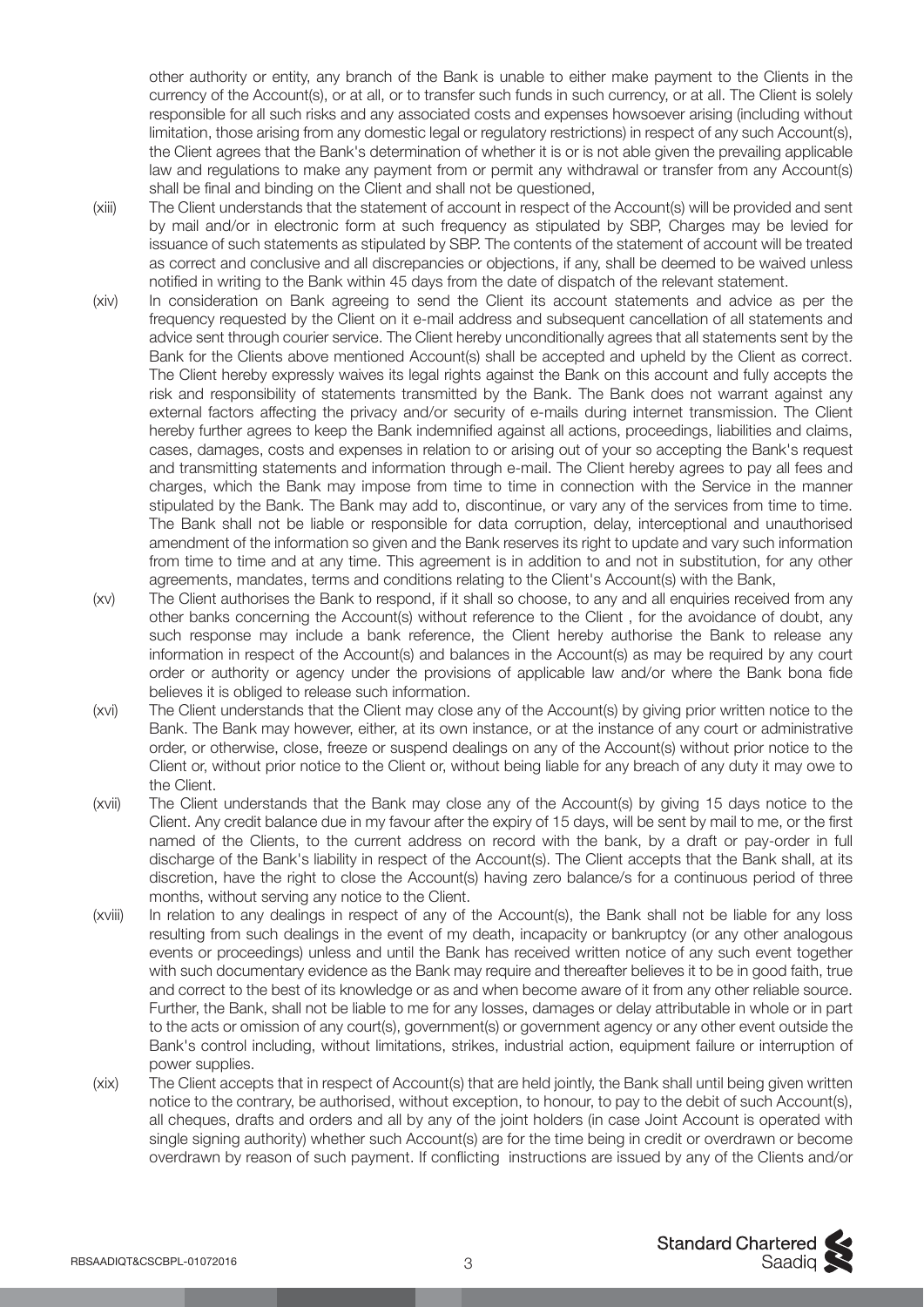where the Bank believes in good faith that there exists a dispute between the Joint Account holders (either directly or indirectly), the Bank shall be entitled forthwith to stop the operation of the relevant Account(s) until such time as the dispute is resolved to the satisfaction of the Bank and the Bank would thereafter act only on the mandate of all signatories to the Account. However, if instruction of one signatory had already been implemented / applied, the Bank will not be responsible for any counter / contradictory instruction(s). The Clients shall be both jointly and severally liable for all the liabilities incurred on the Account including but not limited to the payment of any finance together with profit thereon at a rate determined from time to time and legal fees if any incurred by the Bank in relationship thereto as determined by the Bank from time to time.

- (xx) The Client accepts that in the event of death of a Client, credit balances will be released against a valid succession certificate, letter of administration or probate. ln case of death of any of the Clients, unless, specific account operating mandate is given for operation of the Account(s) by the survivor, the Bank would allow operation or withdrawal only against succession certificate, letter of administration or probate. Where specific account operating mandate is given for operation, the Bank may without any obligations legal and/or otherwise (at its discretion) rely and act upon such instructions. If the Account is opened in the name of two or more than two persons, the balance to the credit thereof at any time shall belong to the depositors or the surviving depositor(s) when operating instructions are "eitheror survivor" only.
- (xxi) The Bank may at any time without notice to the Client, consolidate all the Accounts in which the Client is beneficially entitled, debit the Account with any amount payable by the Client to the Bank, assert a lien (with the consent of the Client), charge on any balance standing to the credit of the Account(s) with regard to any indebtedness owed to the Bank whether due, undue, overdue, mature or immature. Furthermore, the Client authorizes the Bank to set off such amounts without prior notice to the Client. Any statement showing such set off will be taken as conclusive evidence against the Client for all the purposes.
- (xxii) In respect of Account(s) opened in the name of minors, the Bank shall be entitled to act on the instructions received from the guardian named on the account opening form, irrespective of whether the minor account holder continues to be a minor or not, unless the Bank receives written instructions from the guardian (in case parents are guardians) or a notice to the contrary from an appropriate authority.
- (xxiii) The Client accepts that the Bank shall have the right to refuse to open an Account without assigning any reason. Subject to the regulations of the State Bank of Pakistan, the Bank may prescribe minimum balance requirements for opening and/or maintaining Account(s).
- (xxiv) The Bank reserves the right to debit/rectify and/or all of the Client's Account(s) to recover money, where the Bank has accidentally credited any and/or all my Account(s) with funds not due/owed to me. I further agree not to hold the Bank responsible for any such acts, deeds and things done in pursuance of the same.
- (xxv) The Client authorizes the Bank to carry out investigations of any transaction/s appearing to be suspicious in nature, and thereby, refuse/delay in effecting my instructions, on account of suspected money laundering and/or to confirm/disclose the Client's identity and information in carrying out of obligation(s) under any law for compliance, regulatory reporting and Bank's policy, for money laundering purpose.
- (xxvi) Post dated cheques (cheques bearing a subsequent date) will not be paid.
- (xxvii) Stale cheques (i.e. bearing a date six months or over to the date of presentation) will be refused payment.
- (xxviii) The account holder should immediately advise the bank as soon as he/she leaves the country for residence abroad. On receipt of such information the account will be re-designated as a non-resident account and all deposits and withdrawals will be subject to the State Bank of Pakistan rules and regulations applicable from time to time with regard to non-resident account.

#### **2. Banking Instructions by Phone**

 The Client requests the Bank to issue Client Relationship Number ("CRN") and Telephone Personal Identification Number ("TPIN") to access the Telephone banking services and the Client agrees to be bound by the following terms & conditions governing the issuance of TPIN ), CRN and the use of Telephone Banking services in addition to the terms and conditions applicable to Bank Account(s) ("Mandate"). I, (hereinafter interchangeably referred to as the "Client"), having provided my particulars in the application form, hereby request you, Standard Chartered Bank (Pakistan) Limited, (hereinafter, "Bank") to accept and act upon verbal telephonic instructions (hereinafter, "instructions") issued or purporting to have been issued by me, the Client via telephone f or availing any or all of the banking services (hereinafter "services") that the Bank may, at its discretion, offer from time to time for being availed by the Client via a telephone as specified by the Bank, and in consideration of the Bank agreeing at its absolute discretion to accept such instructions, the Client hereby irrevocably agrees and undertakes as follows:

 a). That the Bank is irrevocably authorized and instructed to accept all instructions received by the Bank via telephone, and the Bank may rely conclusively on the authenticity of and due authorization for any such instructions and regard the same as emanating from me, where the issuer of such instructions correctly provide such information or identification purposes as is contained in the application form as may be requested by the Bank, including but not limited to: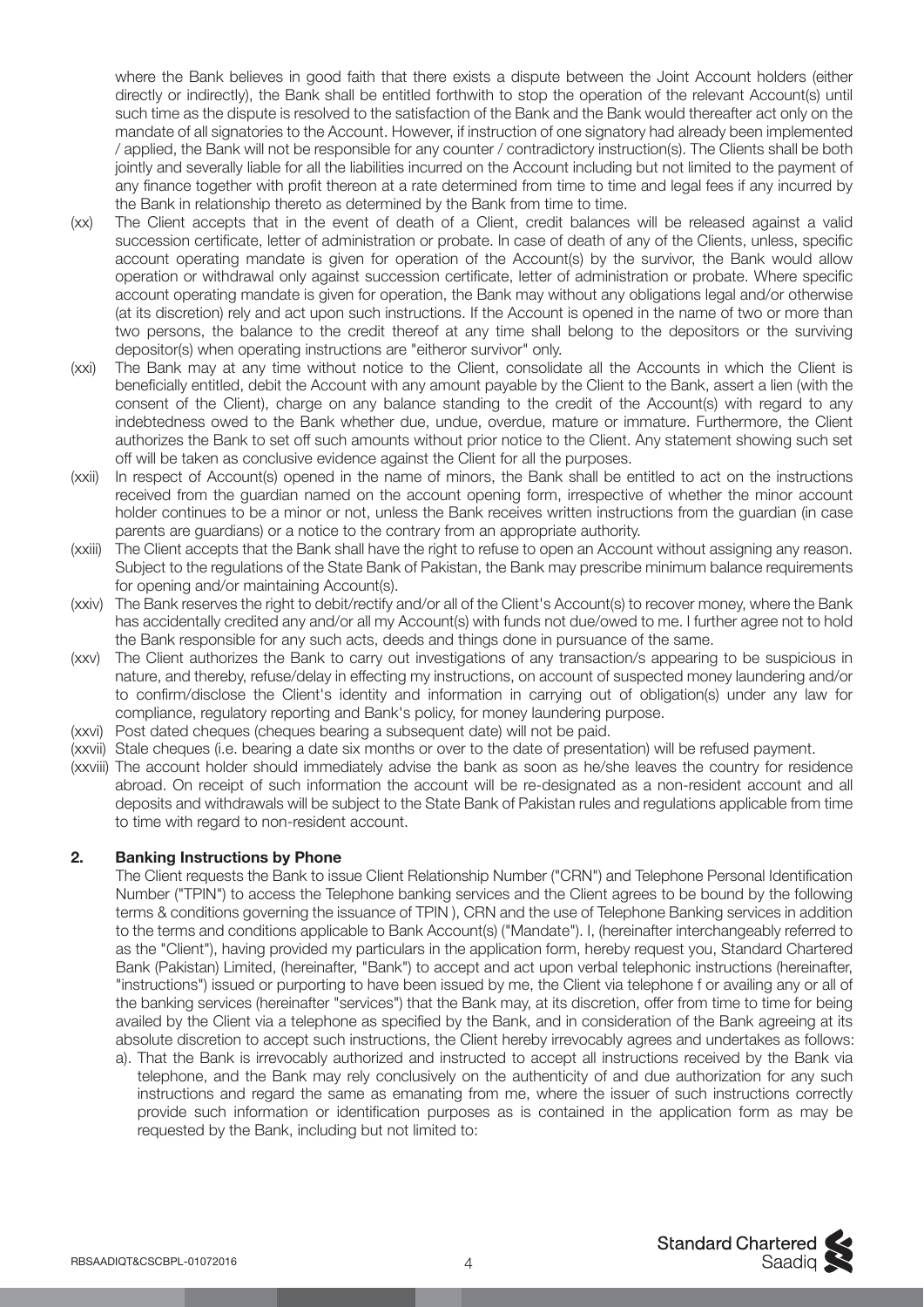- i). The Client Relationship Number ('CRN') issued by the Bank to the Client to verify their relationship.
- ii). The Telephone Personal Identification Number ('TPIN') issued by the Bank to the Client for being able to verify the identity to the Client and for the Client to validly issue instructions for availing any of the services.
- b) The Bank shall, at its discretion, be at absolute liberty (without any obligation to do so) to refuse to accept or give effect o any instructions given verbally if, in the sole opinion of the Bank, the authenticity of such instructions is doubtful or the Bank is otherwise unable to give effect to the instructions for any reason whatsoever.
- c) The Client hereby takes full responsibility by ensuring that no other persons shall have access to the security information furnished in the application form.
- d) The instructions given in terms of this mandate shall at all times be legally binding and enforceable against the Client. The Client waives all rights and remedies to challenge or dispute any instructions executed by the Bank in compliance with the terms of this mandate.
- e) The Client hereby permits and authorizes the Bank to use voice recording and IVR key-stroke recording procedures at its discretion in connection with any other communication with me, in order to record or verify instructions. Any such voice and IVR recording made by the Bank shall constitute evidence of the instructions so recorded.
- f) The Bank may (but shall not be obliged to) record the telephone instructions in writing and / by tape recording and/or other method and such record of any instruction shall be conclusive and binding to the Client. The Bank may in addition require the Client to execute such other documents as may relate to the services or to any such instructions given by the Client and the Client agrees to execute all such documentation as may be required by the Bank in this regard.
- g) The Client acknowledges and accept that he/she shall have no claim against the Bank on account of the Bank relying on this mandate and any instructions given in terms hereof, and irrevocably agrees to indemnity and keep the Bank safe and secured against any and all direct or consequential losses, costs, damages, expenses, claims, penalties litigation or objections of any nature whatsoever arising out of the Bank acting upon this mandate.
- h) The Bank may at any time terminate this mandate with the Client, singly or generally without assigning any reasons therefore. The Client may terminate this mandate by written instructions in original only and such termination will only become effective on the 7th calendar day following the receipt of such original written instructions. Any instructions given by the Client prior to receipt of such notice shall continue to be valid and irrevocable.
- i) For availing any services that may from time to time be made capable by the Bank of being availed by the Client through verbal telephonic instructions in accordance with this mandate, the Client will comply with all requirements and guidelines issued by the Bank from time to time, either specifically or generally which will be binding on the Client.
- j) For instructions pertaining to a payment or transfer of funds out of any account of the Client (to the third party), the Client shall, in advance of such instructions, provide the Bank with account number(s) of his/her source account(s) and a list of utility company(s) or any other document(s) as required by the Bank and/or third party's account number to which a transfer of fund may be made by the Bank in reliance upon instructions given in the terms of this mandate. Bank shall not effect any instructions requiring it to transfer fund to third party account if such transaction is not pre-arranged by the provision of such third party account details in the appropriate form (third party transfer authorization form).
- k) The Client acknowledges that the issuing of verbal instructions in accordance with this mandate for utilizing any of the services through such verbal telephonic instructions involves inherent risk, including but not limited to risk associated with fraud and unintended/erroneous instructions, which the Bank can not eliminate. The use of the Bank's Telephone Banking Service implies that Client fully understands the limitations and inherent risk of verbal instructions for carrying out financial transactions and agrees to the conditions of use in force at that time. The Client hereby exempts the Bank of all responsibility and accepts any and all risks associated with execution of instructions in accordance with this mandate.
- l) The services shall not be available in respect of joint account, which requires two or more individuals or authorized signatories to jointly give instructions relating to that account(s). The services shall be available in respect of a joint account, which has two or more individual or authorized signatories and any one individual or authorized signatories thereof may give instructions relating to that account. (In the latter situation the Bank will issue T-PIN to the individual or authorized signatory who will first apply for the same to the Bank.)
- m) The Bank will courier and/or send through any means at its discretion the CRN & T-PIN number to the last known correspondence address of the Client. The Bank assumes no liability for the loss or misuse of the CRN & T-PIN.

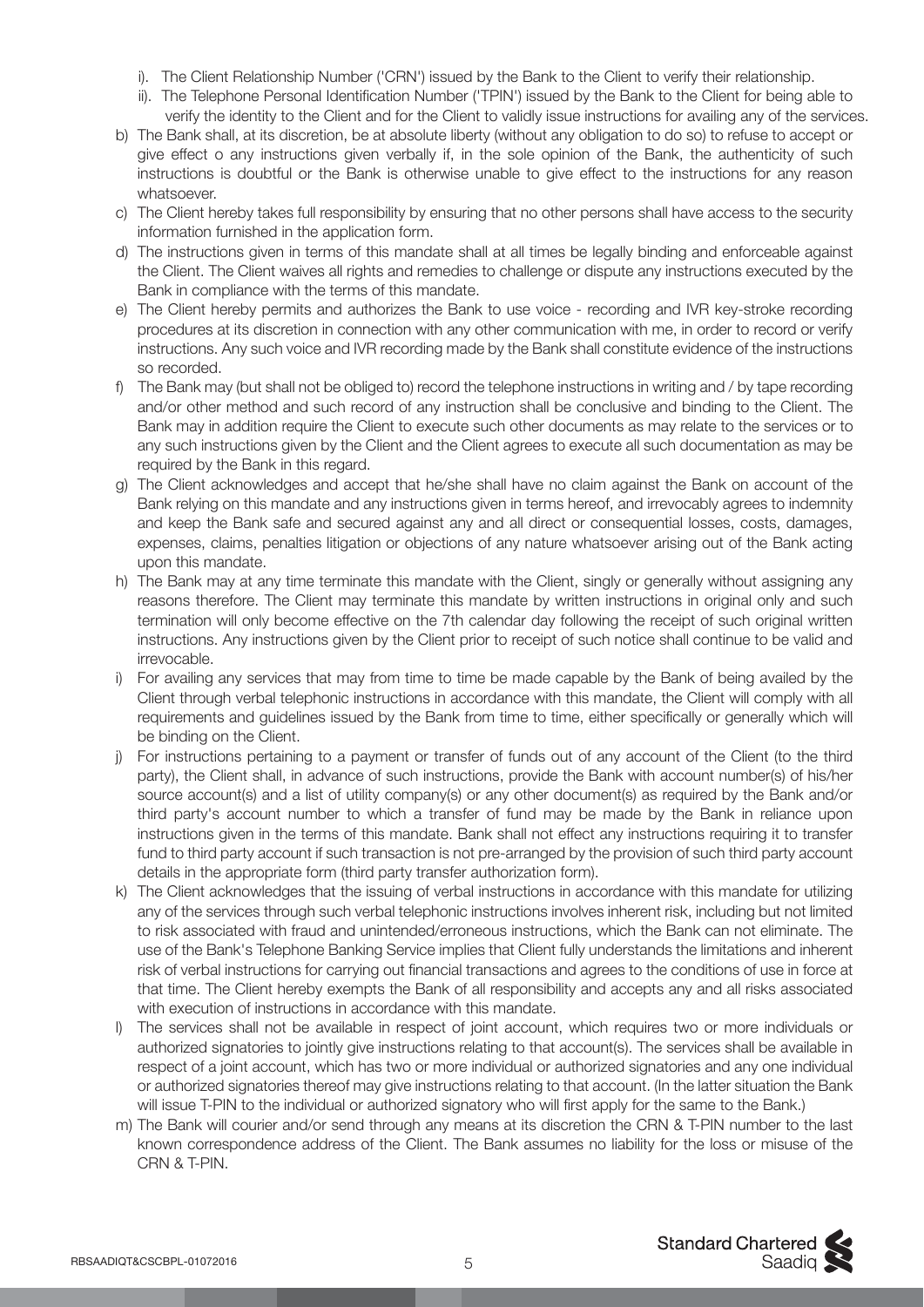- n). The Client shall ensure there are sufficient funds or prearranged credit in the Client account(s) for the purpose of implementing any telephone or other instructions and the Bank shall not be liable for any consequences arising out of the Bank's failure or delay in implementing such instructions owing to insufficient funds providedthat if the Bank shall at its absolute discretion decide to implement the instructions not withstanding such insufficiency, the Bank may do so without seeking prior approval from or notice to the Client and the Client shall be liable to repay the Bank the amount of debit thereby created along with a fixed processing fee as prescribed in the bank's schedule of charges.
- o) In consideration of the Bank agreeing to act on my instructions sent by facsimile and/or via a mobile phone by means of SMS and/or electronically and/or by any other means notwithstanding that such message may be unauthenticated by a password control and notwithstanding any provisions of the Custody Agreement (or which ever of the clause going to be put in) to the contrary we, on behalf of ourselves and our successors in title and assigns, hereby agree and undertake to indemnity you and keep you fully indemnified against losses, costs, damages, claims, actions, proceedings, demands and expenses that you may suffer, incur or sustain as a result thereof.
- p) These rules and regulations are in addition to and not in substitution for any other agreements, mandates, terms or conditions relating to the Client's account(s) with the Bank and shall apply to any instructions given by the Client in relation to any account of the Client with the Bank.

# **3. ATM/Saadiq VISA Debit Card**

 By requesting the Bank to issue an Automated Teller Machine (ATM) Card which can be used at Point of Sale Terminals as a Debit Card ("Card") each person so doing ("Holder") in consideration of the Bank making available to the Holder such Automated Teller Machine ("ATM") facilities, Cash Deposit Machine ("CDM") facilities and Point of Sale Terminal ("POS") facilities at such location as may be decided by the Bank from time to time ("ATM facilities") ("Merchant") the Holder agrees to be bound by the following terms & conditions in addition to the terms and conditions applicable to Bank Account(s)

- i. The Holder shall regard the Card as property of the Bank and to surrender it unconditionally and without reservation upon demand, without requiring any reason.
- ii. Bank will charge a fee on issuance of the ATM/ Debit Card as per the Schedule of Charges as modified and amended from time to time by the Bank
- iii. The Holder authorises the Bank to charge an annual fee as per the Schedule of Charges
- iv. The Holder shall be bound by all transactions which are undertaken at the ATM & POS by any person using the card whether with the permission or consent of the Holder or otherwise. It is specifically agreed that the Holder shall be liable for the utilisation of the card not only by such persons as may have specifically authorized by it but also such other persons who have with the permission or consent of the owner or otherwise, obtain the possession of the card.
- v. The Holder shall ensure safety and secure possession of the card by the Holder at all times and restrict the use of the Card solely by the Holder as it is not transferable.
- vi. The Holder shall not to use the Card after any notification of its cancellation or withdrawal has been given to the Holder by the Bank.
- vii. The holder is responsible to ensure that the Card is utilized for transactions which are not contrary, offensive or repugnant to the principles of the Islamic Shariah (i.e. certain purchases of goods or services such as alcohol, dealing in pork and pork related products, gambling, pornography or other illegal activities, are prohibited under the principles of the Islamic Shariah)
- viii. The Holder shall not to disclose to any person at any time and under any circumstances, the Personal Identification Number (PIN), which the Bank may provide the Holder from time to time at the risk of the Holder.
- ix. The Holder shall notify the Bank immediately should the Card be lost or stolen, should the PIN be disclosed or if the Holder suspects that the Card has been used in a manner not authorized in terms thereof.
- x. The Holder be liable for all withdrawal/transfers/ transactions in respect of the Card until 48 (forty eight) hours after effective notification to the Bank of the card being lost/stolen or the PIN being disclosed.
- xi. The Holder shall not use or attempt to use the Card for a withdrawal or transfer or transaction unless there are sufficient funds in Holder's account/ account(s) designated in the application for issuance of the Card ("Holder's account"(s) and unless such withdrawal/transfer/transaction does not exceed the per day per transaction withdrawal/ transfer limits which may be prescribed by the Bank from time to time. If for any reason the Holder's account(s) get overdrawn by the use of the Card, the Holder authorises the Bank to charge and debit/administrative charges and/or service charges at the rates prescribed from time to time on the amount so overdrawn. The Holder shall be responsible for immediately making reimbursements to the Bank for the overdrawn amount together with applicable administration charges, whether or not any demand is made by the Bank.

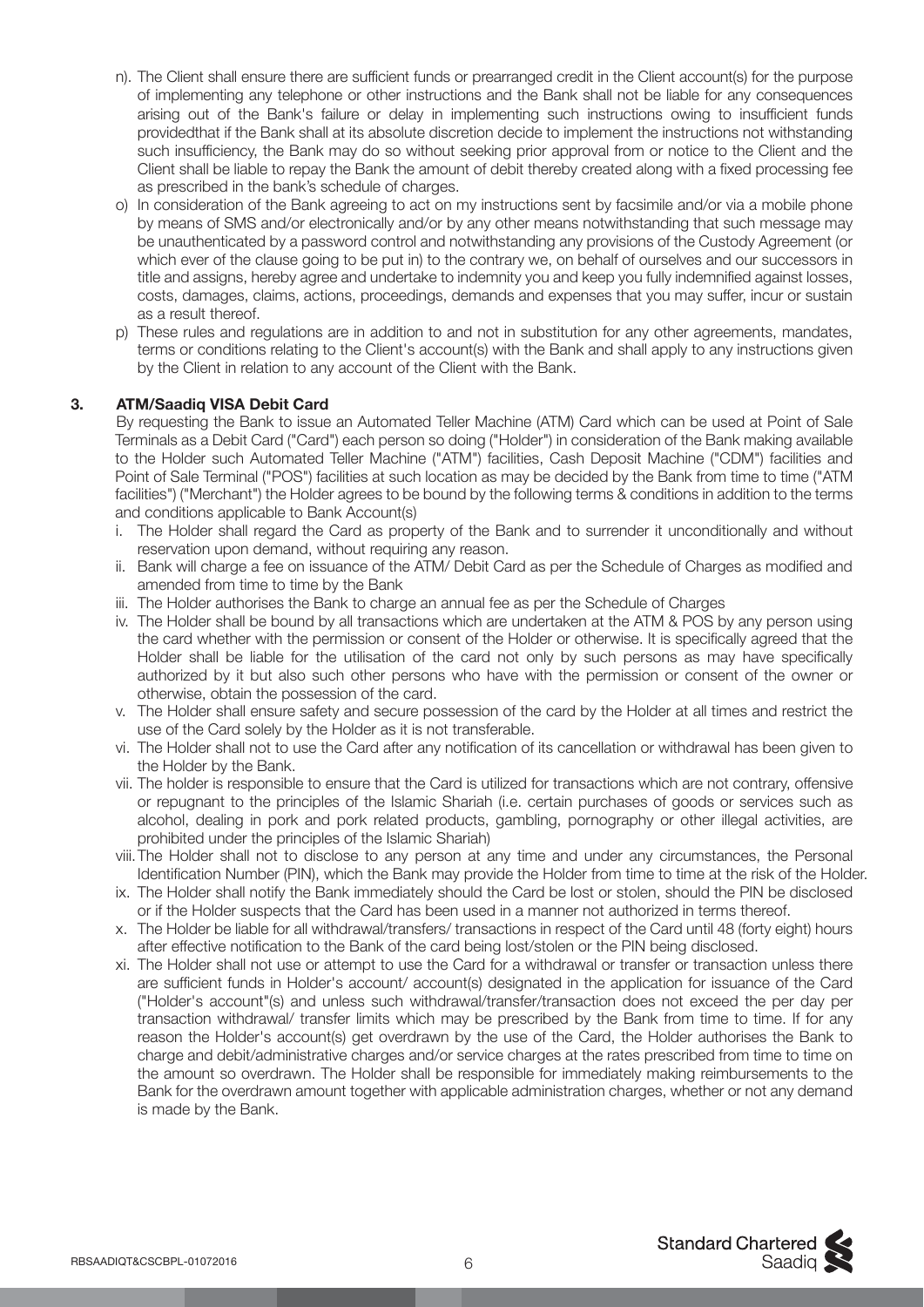- xii. The Holder accepts that the Bank is irrevocably authorised to debit the amount of all withdrawal(s), transfer(s) and / or other transactions through the Card and all Bank charges (other than interest/ mark-up) applicable to the use of the Card to the Holder's account(s) with the Bank, whether or not made with the Holder's knowledge or authority. It is the duty of the Holder to check on the prevailing charges levied by the Bank. In case the Holder's account(s) does/do not have sufficient funds for any reason, the Bank will have the right to setoff any credit balance/ proceeds of instruments or other items of the Holder available with the Bank.
- xiii. The Holder accepts the Bank's record of all withdrawals, transfers and deposits and transactions as conclusive and binding for all purposes. To further accept that any transaction information appearing on the Printout issued by the ATM to the Holder, shall not constitute any receipt or acknowledgment by the Bank or evidence of the correctness of the transaction but merely a memo based on Holder's instructions. In the event of the Holder's disputing any transaction through the Card the Bank will not be liable to disclose its internal records to the Holder, and a certificate of the correctness of the transaction by the Bank shall be accepted as conclusive and final by the Holder.
- xiv. The Holder accepts that any cash or cheque deposited through the ATM/CDM with the use of the Card is entirely at the risk and responsibility of the Holder and is subject to verification and implementation by the Bank. The Holder accepts the cheques deposited through the ATM/CDM may be sent for collection/clearance upto two clear working days after deposit and the Holder's account(s) will only be credited after realization. It shall be the responsibility of the Holder to ascertain and verify that the Holder's instruction have been implemented accurately. Any discrepancy shall be notified within 72 hours of the effective timeof the transaction, falling which the transaction shall be deemed to be accepted by the Holder as correct.
- xv. The Holder shall immediately return the Card for cancellation should the Holder's account(s) be closed.
- xvi. The Holder acknowledges that the amount stated on the ATM/POS screen or printed enquiry/ transaction slip shall be for any purpose whatsoever be taken as conclusive of therefore of the Holder's account(s) with the Bank.
- xvii. The Holder accepts that any other branch, subsidiary or affiliate of the Bank shall not be responsible or liable for any of the Bank's liability or obligation hereunder or for the Bank's failure to meet the Client's withdrawal demands arising from any cause whatsoever whether or not beyond the control of the Bank. Without limitation to the generality of the forgoing, the Bank shall not be liable for any act, errors, neglects or defaults, actions or omissions, insolvency or failure in business of any of the Bank's correspondents, subagents or other agents or of their employees.
- xviii. The Holder shall not to hold the Bank responsible for any inconvenience, loss, damage or embarrassment suffered by the Holder due to mal-functioning or non-operation of the ATM/POS or if the Card is not honored/accepted for any reason whatsoever or if the Card is retained by the ATM/CDM.
- xix. The Holder accepts that the Bank may suspend or withdraw the ATM/ POS facilities from the Holder and cancel the Card at any time without assigning any reason thereof and without affecting the Holder's liabilities and obligations to the Bank. The Holder accepts that no prior notice will be required to be given by the Bank for such suspension/ withdrawal/cancellation. Retention of the Card by the ATM or refusal of the ATM/ POS to honor instructions through the Card shall be construed as a withdrawal/cancellation until confirmed otherwise by the Bank upon enquiry of the Holder.
- xx. The Holder accepts that all transactions made with the Card shall be binding on joint account holders jointly and severally.
- xxi. The Bank reserves the right to destroy the ATM Card(s) if not collected within 1 (one) months from date of issue.
- xxii. The ATM facilities shall not be available in respect of a joint account which requires two or more individuals or authorised signatories to jointly give instructions relating to that account. The Services shall be available in respect of a joint account which has two or more individual or authorised signatories and any one individual or authorised signatory thereof can give instructions relating to that account. In the latter situation the Bank, will issue the ATM Card to the individual or authorised signatory who first applies for the same to the Bank.
- xxiii. The ATM facilities shall be available in respect of an account held by a sole proprietorship and the Bank will issue the ATM Card to the sole proprietor thereof who applies for the same to the Bank.
- xxiv. The duty of confidentiality, if any, of the Bank to the Client will not be breached by the Bank disclosing the status of an account or the balance in an account or any other information pursuant to the provision of any services and/or terms & conditions relating thereto.

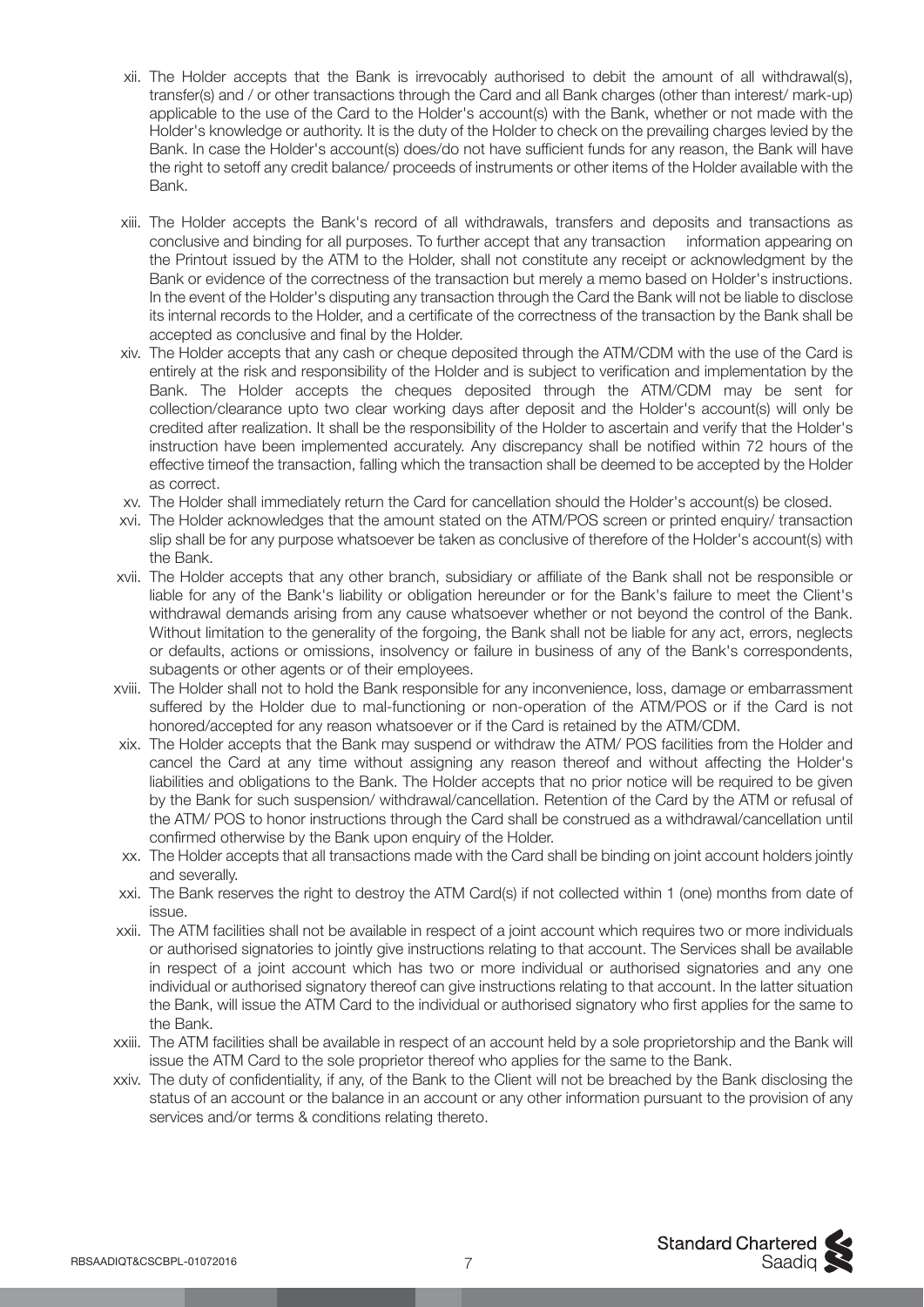- xxv. The Bank will not be held responsible for any inconvenience, loss, damage or embarrassment suffered by the Holder due to malfunctioning or non-operation of the Mnet /1-Link ATMs (shared ATMs through switch) or ATM facilities or if the Card is not honored / accepted or if the Client account debited and cash not disbursed or disbursed short for any reason whatsoever or if the Card retained by the Mnet/ 1-Link ATMs. In case the claim proves to be fake after investigation, Client will be charged a fee decided by the Bank.
- xxvi. In case if with the use of the Card at Mnet/ 1-Link ATMs, Holder's account is debited and cash not disbursed or disbursed short, Client will submit a claim for the respective transaction/amount with the Bank and the Bank will reverse the claimed amount only after verification of such transaction / amount from the Mnet/1-Link and respective bank whose ATM was used.
- xxvii. To accept that in case if with the use of the Card at Mnet/1-Link ATMs, ATM dispensed cash but the Client's account is not debited, the Bank is irrevocable authorised to debit the amount of withdrawal and all Bank charges applicable to the use of Card to Holder's account with the Bank, whether or not made with the Holder's knowledge or authority. It is the duty of the Holder to check on the prevailing charges levied by the Bank. In case the Holder's account(s) does/do not have sufficient funds for any reason, the Bank will have the right to setoff any credit balance/proceeds of instruments or other items of the Holder available with the Bank.
- xxviii. To accept that a fee (as given in the Schedule of Charges) will be charged on all transactions performed on Mnet ATMs that includes all ATMs of Mnet and 1-Link member banks.

# **4. SMS Banking**

In these Terms and Conditions, the following terms shall have the following meanings:

 "Alerts" means the customized messages about account information i.e. account means Islamic Savings & Fixed Deposit, VISA/MasterCard account etc maintained by the Client with the Bank, and other Bank related information sent either by short messaging service/text ("SMS" over the Client's mobile phone, email, or fax or any other modes of communication.

 Facility" means the mobile phone banking facility to be provided by the Bank to the holder(s) of Standard Chartered Bank VISA/MasterCard, Islamic Savings & Fixed Deposits and of any account and/or joint account and/or any other accounts or services as determined by the Bank from time to time ("Account(s)") for access to information on Accounts as may be prescribed by the Bank from time to time and usage of products and/or services as may be made available and included on mobile phone by the Bank from time to time.

 "MSP" means any mobile service provider through whom the Client or the Bank receives the mobile services "Identification number" means the number provided by the Client for authentication / verification by bank of his/her identity including his/her date of birth or as otherwise specified by the bank.

- i. The Client has requested for the Facility e which Bank at its sole discretion may discontinue at any time without any prior notice. The Facility is currently available only to resident Pakistani Clients with Account(s) with the Bank.
- ii. The Bank may, wherever feasible, shall extend the Facilities to other mobile circles as well as to subscribers of other mobile service providers, as will be notified by the Bank, from time to time.
- iii. The Client assumes full responsibility for the security and confidentiality of his / her Mobile Phone / mobile phone number and mobile phone identification number (PIN) to be used in initially gaining access to his/her enrolled Account(s) through the use of his/her mobile phone.
- iv. The Client is duty bound to acquaint himself with the detailed process for using the Facility and the Bank is not responsible for any error / omissions by the Client.
- v. The Client acknowledges that this Facility of Standard Chartered Bank (Pakistan) Limited will be implemented in a phased manner and the Bank may at a later stage; as and where feasible, add more channels like the voice mail/fax to send the available Alerts. The Bank may, at its discretion, from time to time change the features of any Alert. The Client will be solely responsible for keeping himself updated of the available Alerts, which shall, on best-effort basis, be notified by the Bank through its website or through any other legally recognized medium of communication.
- vi. The processing of registration form and activation service shall require a maximum of 5 days from the date of submission of dully filled registration form.
- vii. The Bank is not bound to acknowledge the receipt of any query instructions or shall the Bank be held responsible to verify any Instructions. The Bank shall endeavor to provide Instructions on a best effort basis and wherever operationally possible for the Bank.
- viii. The Client is solely responsible for intimating in writing to the Bank any change in his mobile phone number and the Bank will not be liable for sending other information over the Client's mobile phone number.
- ix. The Client acknowledges that the Facility is dependent on the infrastructure, connectivity and services provided by the MSPs within the country. The Client accepts that timeliness; accuracy and readability of Information sent by the Bank will depend on factors affecting the MSPs and other service providers. The Bank shall not be liable for non-delivery or delayed delivery of Information, error, loss or distortion in transmission of Information to the Client.

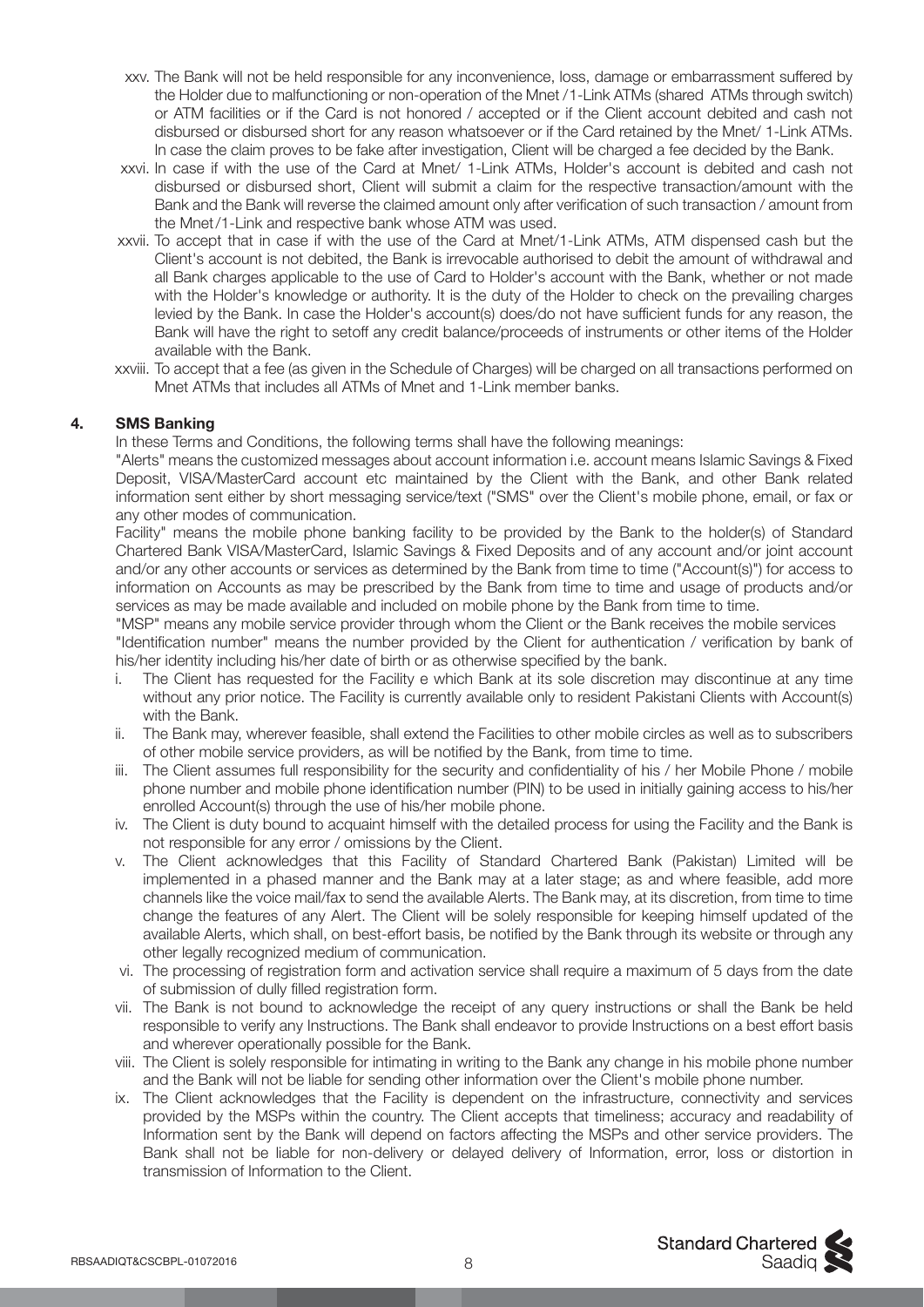- x. The Bank shall endeavor to provide the Facility on a best effort basis and the Client shall not hold the Bank responsible / liable for non-availability of the Facility or non-performance by any MSPs or other service providers or any loss or damage caused to the Client as a result of use of the Facility (including relying on the Information for the Client's investment or business Purposes) for causes which are not attributable to / and are beyond the control of the Bank. The Bank shall not be held liable in any manner to the Client in connection with the use of the Facility.
- xi. The Bank may, in its discretion, withdraw temporarily or terminate the Facility, either wholly or in part, at any time. The Bank may, without prior notice, suspend temporarily the Facility at any time during which any maintenance work or repair is required to be carried out or in case of any emergency or for security reasons, which require the temporary suspension of the Facility.
- xii. Notwithstanding the terms laid down in clause xi above, either the Client or the bank may, for any reason whatsoever, terminate this agreement at any time upon prior written notice. Liabilities incurred by the Client shall, however survive the termination of this agreement
- xiii. The charges for this Facility are as per the latest Schedule of Charges which is available at all of our branches and on our website (www.standardchartered.com.pk). The Client shall be liable for payment of such airtime or other charges which may be levied by the MSP in connection with the receiving of the Alerts, which may be levied by the MSP as per the terms and conditions of the MSP and the Bank is in no way concerned with the same.
- xiv. Unless otherwise waived by the bank, the Client shall pay the Bank, its standard fees and charges for the use of the service. In this connection, the Bank is hereby authorized to charge the Client as per the Schedule of charges for the services and bank is authorized by the Client to debit any of the Client's Account with the Bank.
- xv. The Bank for its employee/contractual staff will not be liable for: (a) any unauthorized use of the Client's PIN or (b) mobile phone number /instrument for any fraudulent, duplicate or erroneous information given by use of the same; (c) acting in good faith on any instructions received by the Bank; (d) error, default, delay or inability of the Bank to act on all (e) loss of any information in transmission; (f) unauthorized access by any other person to any instruction given by the Client or breach of confidentiality;
- xvi. The Bank shall not be concerned with any dispute that may arise between the Client and the MSP and makes no representation or gives no warranty with respect to the quality of the service provided by the MSP or guarantee for timely delivery or accuracy of the contents of each SMS.
- xvii. The Bank shall not be held liable in the event that the mobile phone company/mobile phone service provider fails, for any reason whatsoever, to reload the prepaid airtime of the Client. The Client agrees that any complaint in connection with the reload service shall be referred to and addressed by the mobile phone company/service provider.
- xviii. The Client accepts that all information will be transmitted to and /or stored at various locations and be accessed by personnel of the Bank (and its affiliates). The Bank is authorized to provide any information or details relating to the Client account to the MSPs or any other service providers so far as is necessary to give effect to any instructions.

# **5. CURRENT ACCOUNT**

- a) Current Account is opened on proper introduction preferably by a current depositor with initial deposit as prescribed by the Bank from time to time.
- b) The relationship between the Bank and the Customers holding current Accounts shall be based on the Islamic principle of Qard, where the Bank in turn guarantees the amount/fund of the deposit of the Account Holder. The deposit in the Current Account is neither entitled to investment profit nor does it bear any risk.
- c) There shall be no restriction on number of withdrawals or the amount withdrawn from credit balance of Current Account. However it shall not be allowed to overdrawn except by prior agreed arrangements with the Bank.
- d) The deposits received by the Bank under Current Account will be payable to the Client by the Bank upon demand and invested in Shariah compliant Islamic modes of financing (Murabaha, Ijarah, Istisna, Musharaka or any other Islamic modes of financing as and when announced) i.e "Islamic Shariah Compliant Assets" in any manner the Bank considers appropriate after approval of Shariah Advisor / Shariah Board.

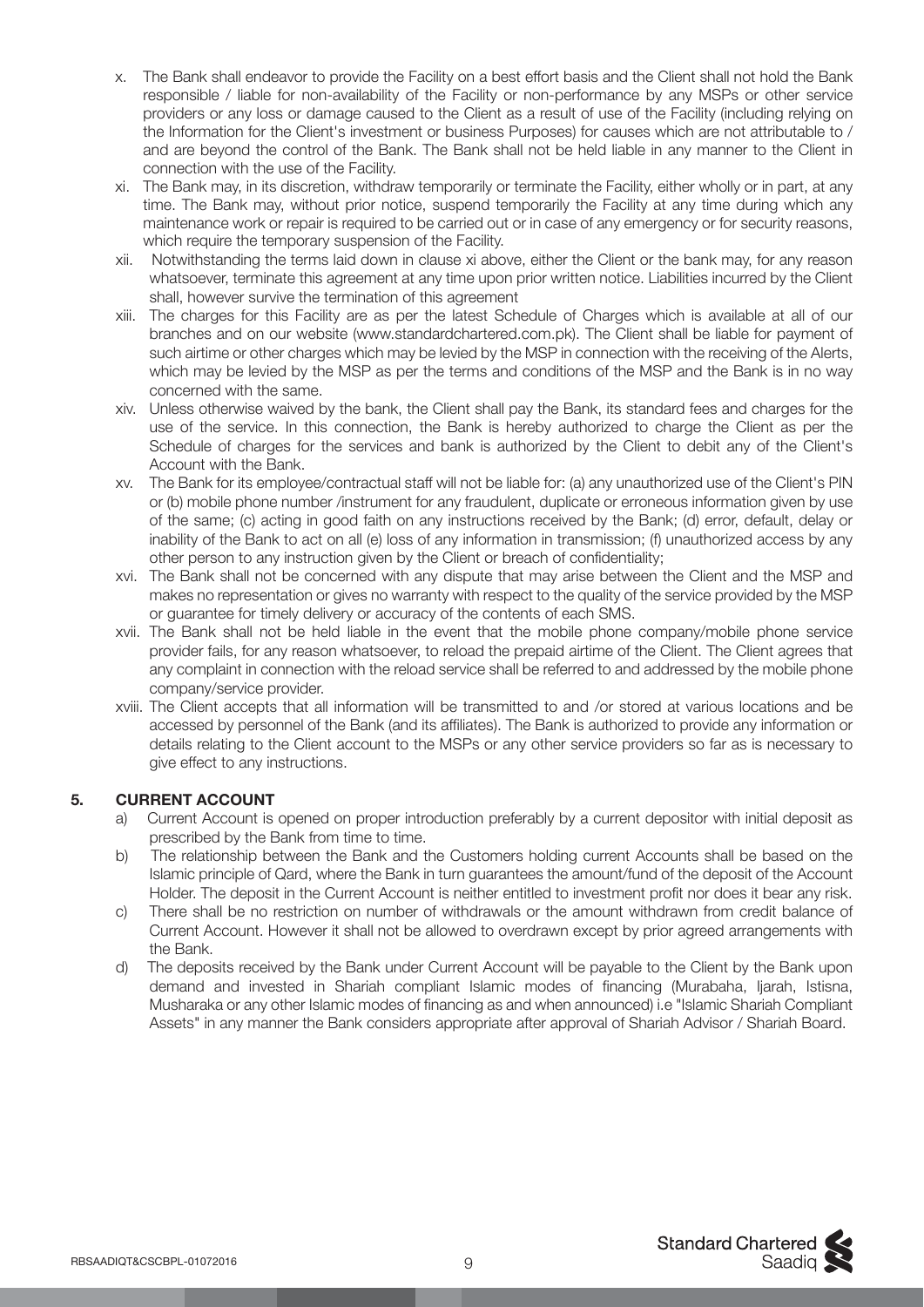# **6. MUDARABA SAVINGS AND TERM ACCOUNTS**

- (a) The Client may, at any time in accordance with these Terms and Conditions, place funds (the "Mudaraba Funds") to the credit of a Islamic Shariah compliant savings & term Account(s) opened and maintained by the Client with the Bank (the "Mudaraba Account"), which shall be managed and invested on a profit sharing basis by the Bank in Islamic Shariah compliant assets. The Mudaraba Funds shall be invested by the Bank, as the manager of the Mudaraba, on the basis of either the Murabaha, Ijarah, Musharakah, Istisna or any other modes of Islamic Shariah compliant financing as approved by the Bank's Shariah Supervisory Committee (the "Mudaraba Assets"). It is clarified that any investment of the deposits made pursuant to the discretion given by the Client to the Bank shall be solely at the risk and cost of the Client. The Client expressly waives its right to lodge a claim against the Bank for any loss incurred pursuant to investment made as per the discretion given to the Bank in this regard by the Client himself save any loss caused by the Bank due to its negligence or misconduct.
- (b) The Accounts will be distributed in various Categories. A group of Clients having same maturity classification for their Mudaraba Account for a given currency would form a particular Category (the "Category").
- (c) In case of comingling of SCBPL's equity with depositors' fund in a pool, the Net Income/ loss of Pool shall be allocated between SCBPL's equity and the depositors' fund in proportion to their respective share in pool. The profits from the Mudaraba Assets (the "Mudaraba Profits") shall be allocated between the Bank and the Client at the end of the period for which Mudaraba Profits are being calculated (the "Profit Allocation Period"), as follows:
	- (i) in consideration of the services provided by the Bank hereunder, the Bank shall be entitled to a pre-determined proportion of the Mudaraba Profits which have accrued during the relevant Profit Allocation Period as its management compensation (the "Manager's Profit Share");
	- (ii) the remaining Mudaraba Profit, after deduction of the Manager's Profit Share (the "Profit Amount"), shall be allocated amongst the Clients at the end of each Profit Allocation Period by reference to the weightages (the "Profit Weightages") determined by the Bank in respect of each Category at the commencement of each Profit Allocation Period and the average balance maintained by the Client in its Mudaraba Account during the Profit Allocation Period calculated on a daily product basis. The Client's share of the profit will be determined in accordance with the rate per annum (the "Profit Rate") applicable to the relevant Category to which the Client belongs.
	- (iii) The Manager's Profit Share and the Profit Weightages applicable to each Category shall be determined by the Bank at the commencement of every Profit Allocation Period.
	- (iv) The updated and prevailing Manager's Profit Share and Profit Weightages applicable to each Category will be available at the Bank's website, displayed in the Bank's branches, may be obtained from the Bank from time to time and/or shall be communicated to the Client in any other mode, whether electronic or otherwise, in accordance with the Bank's prevailing practices.
	- (v) The Bank reserves the right to vary the Manager's Profit Share and/or the Profit Weightage from time to time in accordance with the prevailing regulations and/or directives applicable to it, such variation shall be deemed to be effective upon the commencement of the Profit Allocation Period immediately succeeding such variation. The Client shall deemed to have accepted such variation if the Bank does not receive any notice to the contrary within 7 days from the issuance of such notice. If the Client disagrees to such variation or any other variation as may be made by the Bank as indicated elsewhere in these Terms and Conditions, he may, within 7 days from the date of the Bank's notification, inform the Bank in writing, upon which this Agreement shall be terminated and:
	- (i) in the case of a Mudaraba Account (other than a Mudaraba Term Account), the Client shall be entitled to withdraw the entire amount of the Mudaraba Funds; and
	- (ii) in the case of a Mudaraba Term Account, the withdrawal of the Mudaraba Funds shall be in accordance with the provisions of Clauses 7(c)
	- (iii) to (iv) below.
	- (vi) The Profit Amount payable by the Bank to the Client shall be paid to the Client in accordance with the terms agreed in the account opening form or as otherwise advised by the Bank from time to time.
- (i) the Client shall give seven days advance written notice of such withdrawal to the Bank;
- (ii) only the whole (and not part of) the Mudaraba Funds may be withdrawn;
- (iii) if the date on which the withdrawal is effected (the "Withdrawal Date") occurs within thirty days from the date the Mudaraba Funds were deposited in the Mudaraba Term Account (the "Deposit Date"), the Client shall not be entitled to any profit for the relevant Profit Allocation Period; and

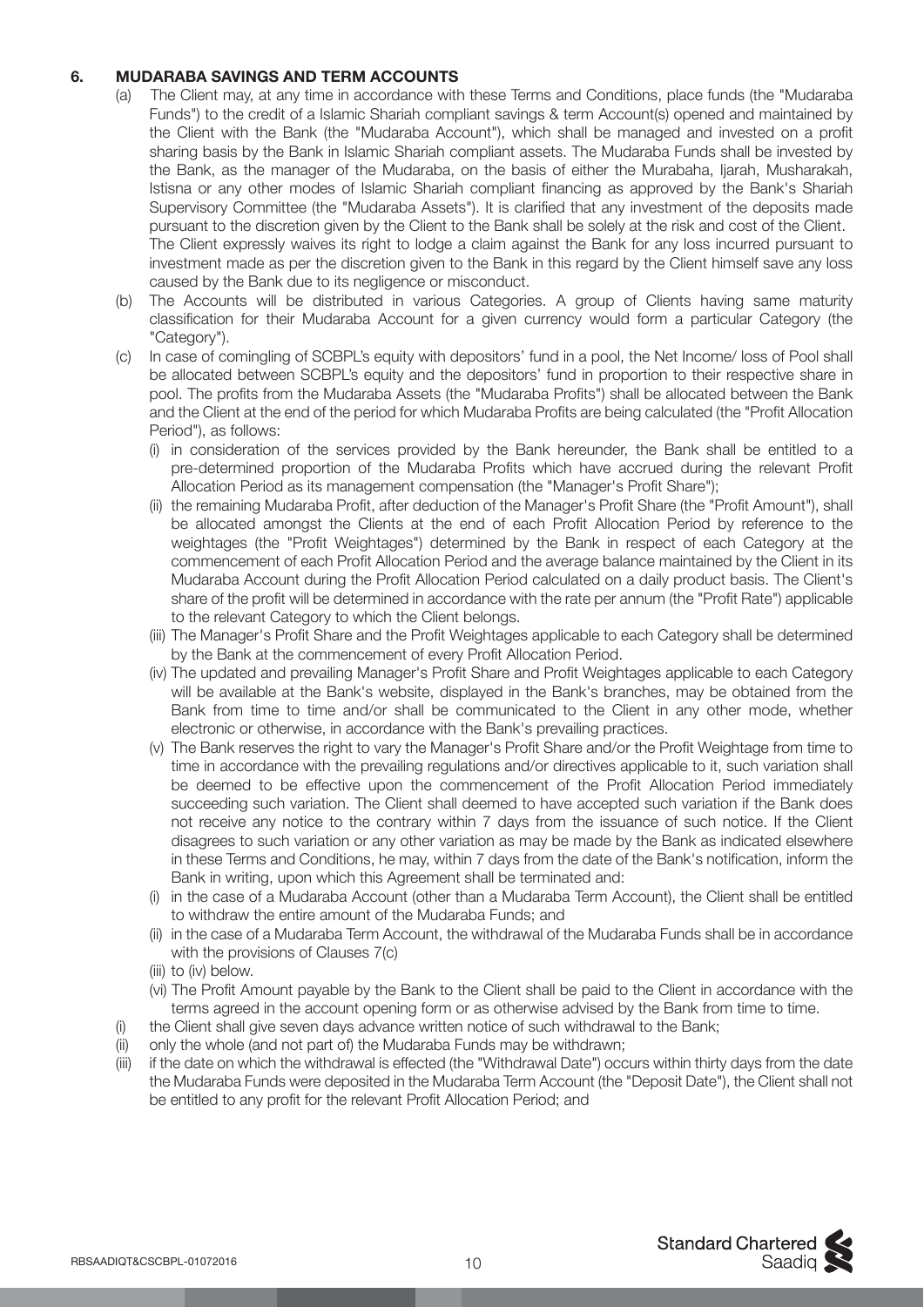- (iv) in all other cases, the Client shall be entitled to profit calculated by reference to the relevant Profit Rate applicable to the last completed tenor of Mudaraba Term Period (as offered by the Bank) preceding the Withdrawal Date ("Revised Profit Rate"). Such Revised Profit Rate shall be applied to each completed month elapsed from the Deposit Date up to the Withdrawal Date.
- (e) **I/we do hereby confirm, agree and allow the Bank that it shall commingle my/our Mudaraba based deposits/funds with the funds of other Islamic depositors including the Islamic current deposits as and when required by the Bank.**
- (f) The Client acknowledges that nothing in these Terms and Conditions shall be construed as being a warranty or a representation by the Bank of any guaranteed profits in respect of the Mudaraba Funds. The Client is aware that all deposits in the Mudaraba Account (including the original Mudaraba Funds) are exposed to potential losses arising out of a loss incurred in respect of Mudaraba Assets.
- (g) Any losses incurred on the Mudaraba Funds during a Profit Allocation Period shall be borne solely by the Client. If, however, the Bank has also invested a certain sum in the Mudaraba Assets then such losses shall be shared between the Client and the Bank proportionately in accordance with the respective amounts invested by the Client and the Bank in the Mudaraba Assets. In the event that such losses occur during a Profit Allocation Period, the Bank shall not be entitled to the Manager's Profit Share in respect of the relevant Profit Allocation Period.
- (h) The Client understands that in relation to a Savings Account, the Client can at any time choose to close the account held at the Bank. At the time of closure, the Client will be paid the existing balance in the account and a return (if applicable) based on the last announced applicable rate and that will be considered the full and final settlement between the Client and the Bank in relation to the Mudaraba Assets.

# **7. INTERNET BANKING:**

# **7.1 Definitions:**

 Capitalized words and expressions used in this section have particular meanings as follows. Those capitalized terms not defined herein below and used in this section shall have the same meaning as ascribed to them in the Terms:

 "Password" means the Electronic Banking personal Identification Number or secret number chosen by the Client (or if the Client does not elect to change it, the initial secret number given to the Client) that is used to confirm the Client's identity whenever the Client uses the Services.

 "Security Codes" means the user identification code with the Password details agreed between the Bank and the Client that are used to identify the Client whenever the Client uses the Services.

 "Service" means the Bank's electronic banking services available and provided by the Bank on this site which enable the Client to obtain information from the Bank and give instructions to the Bank to carry out certain banking transactions/services pertaining to the Eligible Accounts through computer, telephone, mobile telephone, personal digital assistant or other device linked to the Bank's system/site by any means (among other things).

 "Statement" means bank statement, contract or translation note, confirmation notice for Investment Services, or any of these or similar documentation, as applicable, depending on the services.

 "Service Software" means any software supplied to the Client whenever the Client access the Services, or any other software the Bank supplies to the Client for the purpose of accessing the Service form time to time.

 "We", "us" , "our , "Bank" refer to Standard Chartered Bank (Pakistan) Limited ("SCBPL"), a company incorporated in England and Wales with limited liability by Royal Charter 1853, under reference ZC 18 and whose Principal Office is situated in England at I Aldermanbury Square, London, EC2V 7SB.

 "You", "your", "Client" means you, the Client, who is registered by the Bank to use the Service in accordance with this Agreement.

 "Your System" means the equipment and software contained on such equipment used by the Client to access thet he Service in accordance with this Agreement.

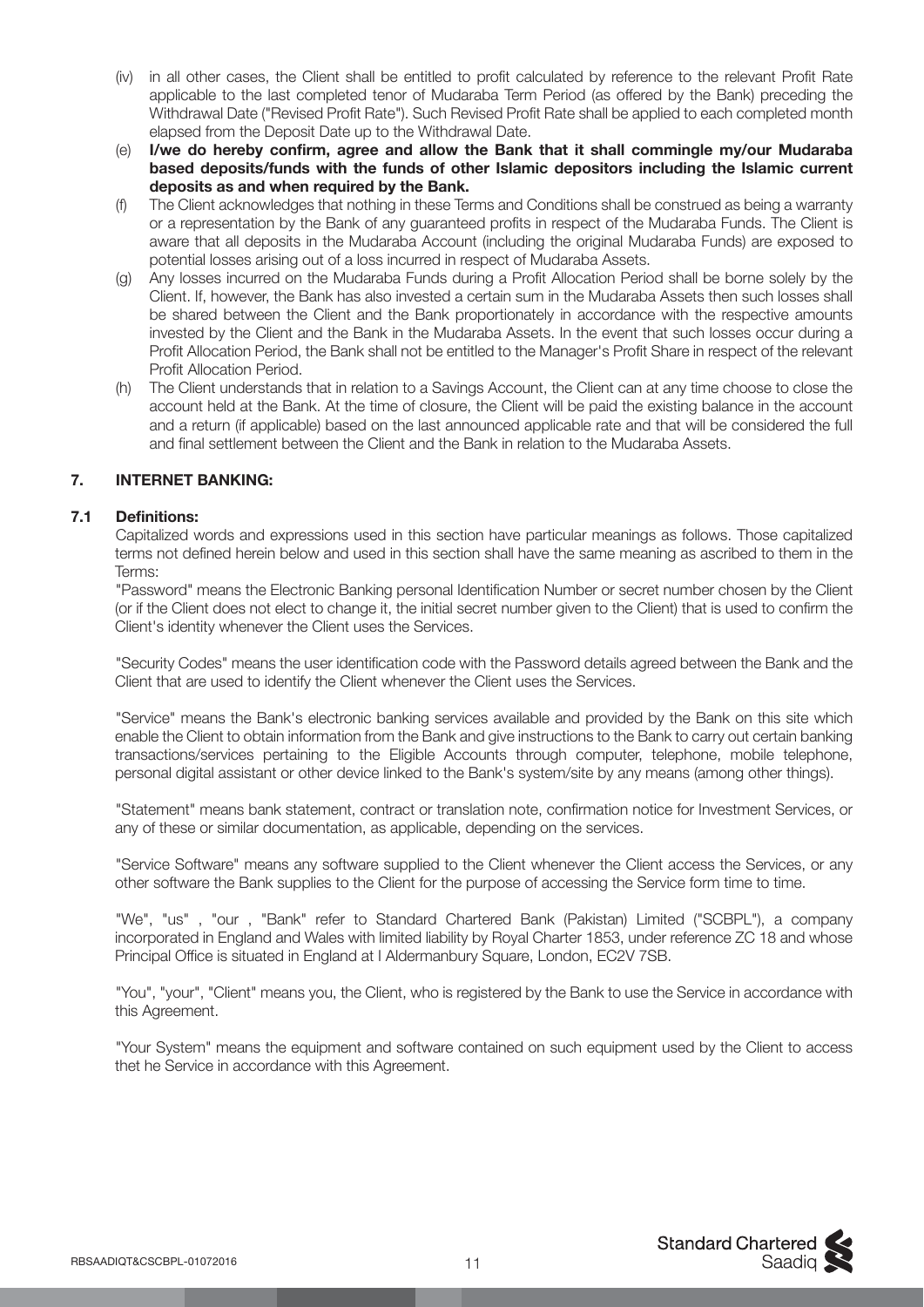# **7.2 Internet Banking:**

# **7.2.1 General:**

 These terms and conditions set out the rights and obligations of you, the Client, and us, the Bank, in connection with your use of the Service. All the terms and conditions are legally binding and "replaces all earlier terms and conditions relating to the Service (if any) except where we advise you otherwise;

 "is in addition to the terms and conditions that apply to the individual Eligible Accounts you may be accessing through the Service. If there is a conflict between the terms and conditions hereunder and any other relevant terms and conditions, the terms and conditions hereunder will prevail as far as the issue relates to the Electronic Banking Service provided through the Bank; and

"relates only to individual accounts in your sole name ("Eligible Accounts").

 "by accessing our website ("Site") or any pages thereof, you unconditionally and irrevocably agree to be bound by these Terms and Conditions. If you do not agree with these Terms and Conditions, please do not access the Site or any pages thereof.

 In consideration of the Bank providing the Service through electronic banking. I fully acknowledge, understand and accept the following:

# **7.2.2 THE ACCOUNTS ON WHICH YOU MAY USE THE SERVICES**

- (i) By agreeing to be bound by the terms of this agreement, you agree that the Service will be available on all Eligible Accounts with us, whether open now or opened in the future. The Service cannot be used on some types of accounts and we will advise you from time to time as to which accounts are eligible.
- (ii) In order to use the Service, you must be registered by us to use the Service.
- (iii) You may register your mailing address through our phone banking services, physical application form, online application form, credit card account opening form and branch account opening form. Mailing address provided by you through any of the above mentioned mediums will be updated in Cards and Ebbs system of the Bank and in future will be used for any Client communication.
- (iv) You also agree that your entire telephone conversation with the authorized representative may be recorded at the discretion of the Bank for any particular purpose including use in the court of law for evidence purpose. There will be a process of call back confirmation incase the mailing address provided by you does not match the mailing address in our systems.
- (v) To irrevocably and unconditionally accept as binding any Service available and/or transaction and/or instruction made or given through the Service by you at your own risk and responsibility.
- (vi) The Bank's records of any transaction/service processed/availed through the Service shall constitute binding and conclusive evidence of such transaction /services.

# **7.2.3 YOUR RESPONSIBILITY FOR SECURITY**

- (i) To ensure that you alone are able to access and give instructions on your Eligible Accounts using the Service, you must adopt and at all times maintain the following security procedures.
- (ii) To enable you to use the Service, we will give you a user identification code and an initial password and you may then choose your own Password for the Service. These are your Security Codes and both will be used to identify you whenever you access the Service.

# Safeguarding your Password and Security Codes

- (iii) In connection with your Security Codes:
	- (a) you should change your Password regularly and shall do so;
	- (b) whenever the Service requires you to do so. You should not choose a Password you have used before;
	- (c) whenever you choose a Password, you must take care not to choose a number that is likely to be guessed by anyone trying to access the Service pretending to be you. For example, you should avoid your own or a relative's birthday, or any part of your telephone number;
	- (d) you must take all reasonable steps to ensure that you safeguard your Security Codes at all times, whenever possible.
	- (e) You must not disclose any details of your Password or Security Codes to anyone else, to a member of our staff, or to someone giving assistance on a technical helpdesk in connection with the Service;
	- (f) you must not record your Security Codes in a way that could make them recognizable by someone else as Security Codes;

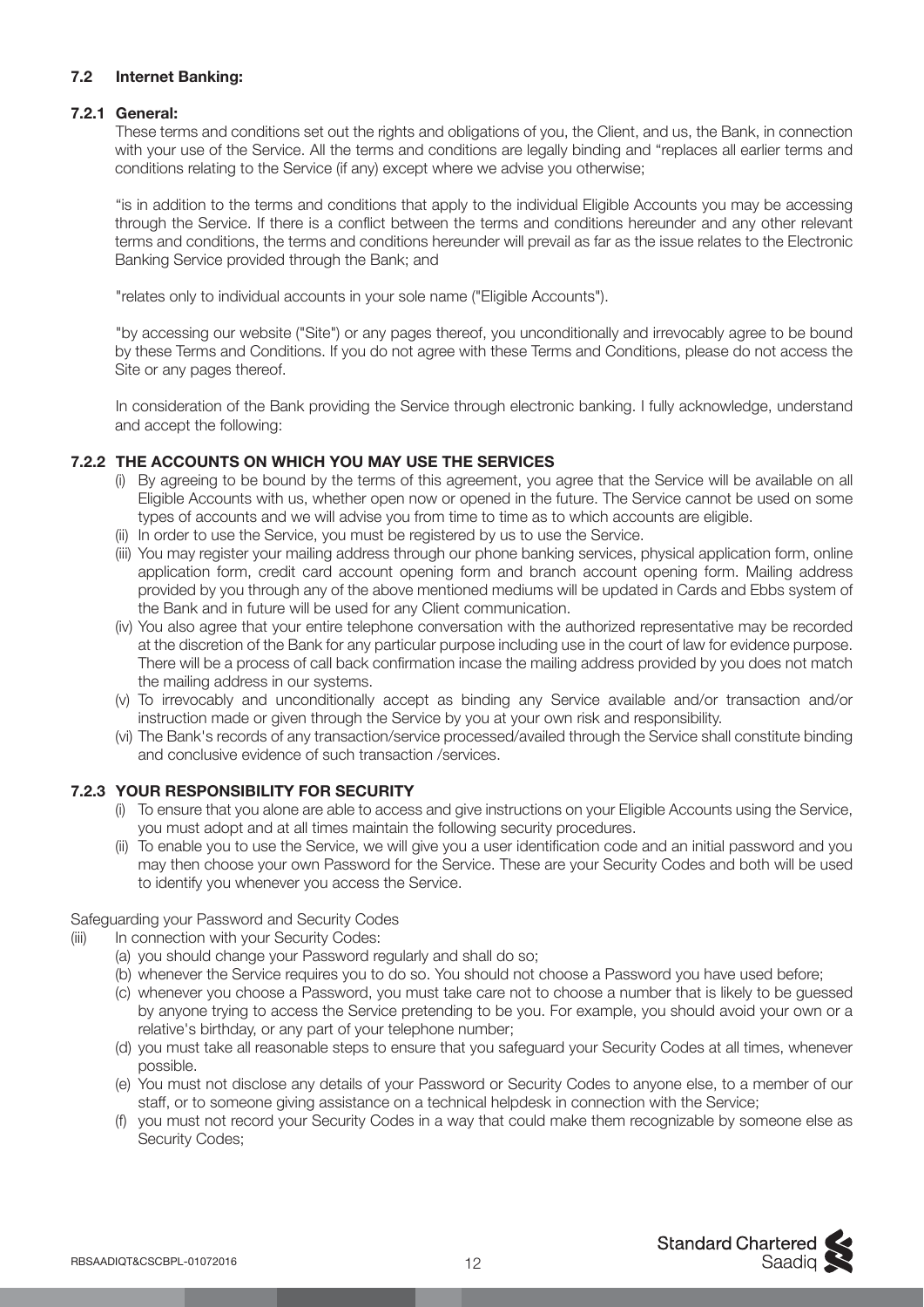(g) if you discover or suspect that your Password or any part of them are known to someone else, you must immediately change the Password yourself through the Service. If this is not possible, you must notify us immediately by telephoning us on 111-002-002 (or any other number we may advise you of from time to time for this purpose). We will suspend use of the Service until new Security Codes have been set up. Please note that the Bank will not under any circumstances be held responsible for any unauthorized use of the Services prior to notification made as provided above.

#### Checking your statements

 (iv) If you become aware of any transaction on any of your Eligible Accounts that has not been validly authorized by you, you must notify us immediately by telephoning us on 111-002- 002 (or any other number we may advise you of from time to time for this purpose). For this purpose, you are reminded that you must, as is required of you for all your Eligible Accounts, check all bank Statements for any unauthorized transactions.

#### Other security safeguards

- (v) You must not allow anyone else to operate the Service on your behalf.
- (vi) You must not leave Your System unattended while you are on-line to the Service. This applies whether Your System is a device you have sourced independently of us or a device provided by us to access the Service in one of our branches. However, the public nature of our branches makes it particularly important that if you access the Service from a device in one of our branches you do not leave that device unattended while on-line and you ensure that you have gone off-line before leaving the branch.
- (vii) You must not access the Service from any device connected to a local area network (or LAN), such as an office environment, without first making sure that no one else is able to observe or copy your access or obtain access to the Service pretending to be you.
- (viii) You must comply with any other requirements designed to protect the security of your use of the Service, which are notified by us to you in any other way.

# **7.2.4 YOUR AUTHORITY TO US TO CARRY OUT INSTRUCTIONS**

 (i) You agree that the use of the Security Codes agreed between us for the Service is adequate identification of you. We are entitled to act on instructions (using the Security Codes via the Service) without obtaining any further written or other confirmation from you, even if those instructions are not actually given or authorized by you.

Your liability for unauthorized instructions

- (ii) We will not be liable for misuse of your Password by someone to give unauthorized instructions purporting to come from you provided that you prove to our satisfaction that you have:
- (a) Ensured to our complete satisfaction that all the security procedures described in sections 8.2.3 (i) to 8.2.3 (iii) (f), inclusive and  $8.2.3$  (v) to  $8.2.3$  (viii) inclusive have been faithfully observed; and
- (b) Notified us that your Password is or might be known to someone else in accordance with section 8.2.3 (iii) (g) prior to the unauthorized transactions.
- (c) You will be held liable for all losses and expenses due to unauthorized use if you have acted fraudulently or, with gross negligence, with intentional misconduct or if you are in default of any of the security obligations described in sections 8.2.3 (i) to 8.2.3 (iii) (f), inclusive and 8.2.2 (vi) to 8.2.23 (viii) inclusive or the notification requirements of section 8.2.3 (iii)(g).
- (iii) You will not be responsible nor have any liability for any instruction that is not authorized by you but is given using your Security Codes if:
- (a) such instruction is given after you have notified us that you have discovered or suspect that your Password is known to someone else in accordance with section 8.2.3(iii)(g); or
- (b) your Password has become known to the person giving the unauthorized instruction as a result of our failure to comply with clause 8.2.8 or any gross negligence or willful default on our part.

#### Acting on your instructions

 (iv) You must not use the Service to create an unauthorized overdraft on any of your accounts maintained with the Bank and we are entitled to refuse to accept any instruction that would do so. In case of your account being in overdraft, we will charge a pre agreed fixed fee, as agreed or in accordance with the prevailing rules and regulations.

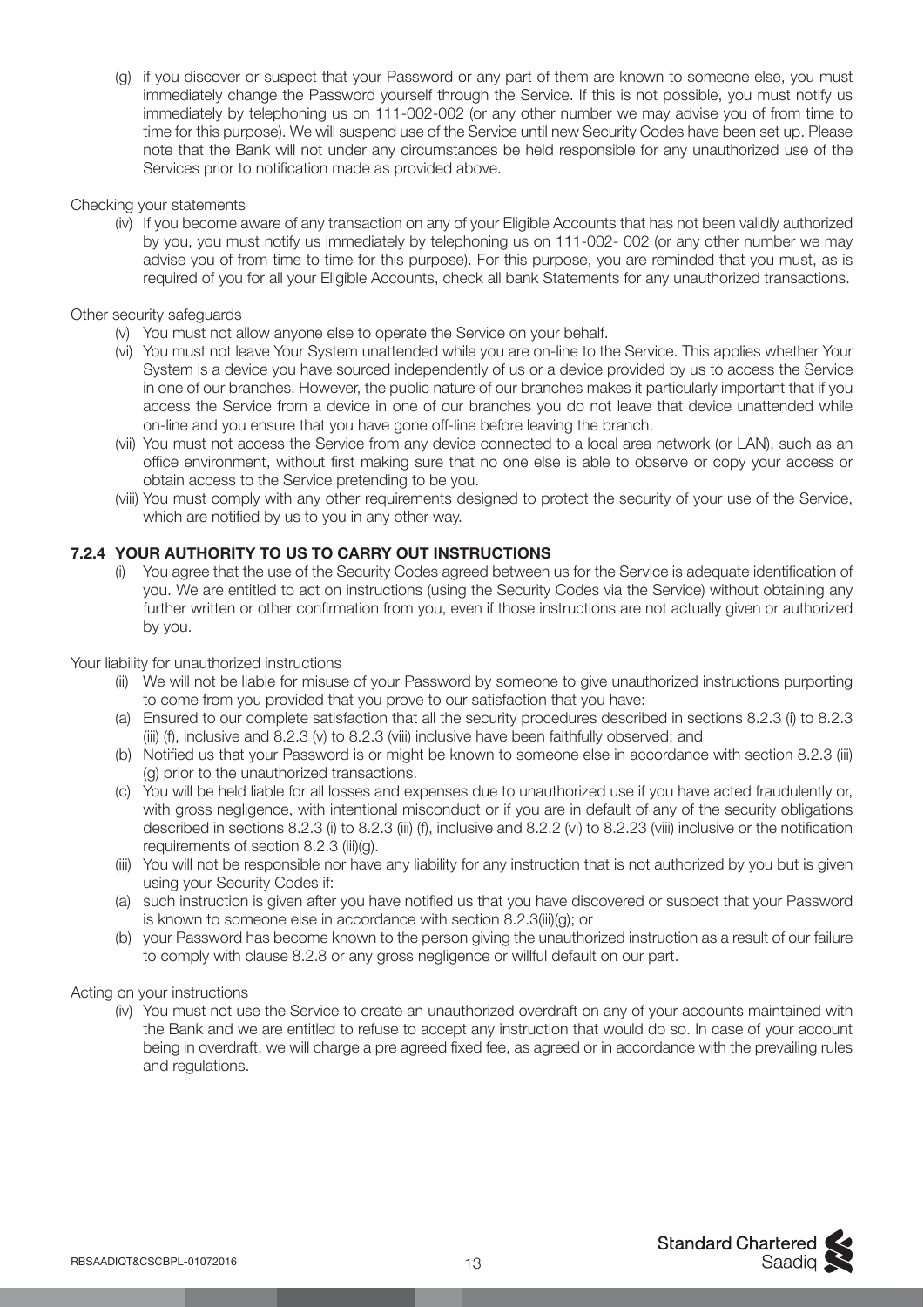You agree that:

- (a) It is your responsibility to make sure that no unauthorized overdrafts are created; and
- (b) You will not rely on the operation of the Service to prevent an unauthorized overdraft being created. In particular, you must remember that your cheques and any payment instructions you have given via the Service might take time to clear and might not always be immediately reflected in the balance on your account.
- (v) When we receive a transaction instruction from you through the Service, we will be entitled to debit any payment plus any charges payable for the transaction from the account you have specified. Once you have given an instruction through the Service, you will not be able to reverse it. We will be under no obligation:
- (a) to reverse an instruction you have given; or
- (b) to accept an instruction that is conditional or reversible or which requires us to pay a third party sooner than we would be able to pay them following our normal banking practices. However, if you do ask us to reverse an instruction after you have given it, we may at our discretion try to do so to the extent that this is possible under the rules and practices of the banking system / applicable laws. You agree that you will be responsible for any costs we incur as a result.
- (vi) We may, when we believe we are justified in doing so:
- (a) Refuse to carry out an instruction given via the Service; or
- (b) Require written confirmation from you of a particular instruction.
- (c) If we come to believe that an instruction may not have been properly authorized by you, we will be entitled, after making reasonable efforts to check whether it was properly authorized, to take steps to reverse any action taken on the basis of that instruction. We will not be responsible for any loss direct/indirect to you that results from such a reversal.
- (vii) When you give an instruction via the Service, we will act on that instruction in accordance with the cut-off times notified to you through the Service. From time to time we may notify you of changes to these cut-off times. Instructions given at any other time may not be acted on until the next Business day.

# **7.2.5. IF YOU HOLD ANY JOINT ACCOUNTS**

 The Service may not presently be used by you with joint accounts. If the Bank makes the Service so available it shall also make available the terms and conditions of use.

#### **7.2.6 OPERATING TIMES, CHANGES AND DISRUPTIONS**

- (i) We shall take reasonably practicable steps to have the Service be usually available for use. You accept, however, that routine maintenance requirements, excess demand on the systems and circumstances beyond our control may mean it is not always possible for the Service to be available during its normal operating hours.
- (ii) In connection with the Service, we are entitled at any time to:
- (a) Change the mode of operation; or
- (b) Add to, remove or otherwise change, end or suspend any of the facilities available; or
- (c) End the Service
- (iii) If we decide to change or end the Service, we will try to give you 30 days notice or whatever shorter period of notice may be reasonable in the circumstances.
- (iv) The Bank will not be responsible if you are unable to gain access and/or use Services due to reasons beyond the Bank's observe or copy your access or obtain access to Service pretending to be you.
- (v) You must comply with any other requirements designed to protect the security of your use of the Service which are notified by us to you in any other way.

# **7.2.7 SERVICE SOFTWARE AND HARDWARE**

Software compatibility

(i) Each time you access the Service, it may automatically provide Your System with the Service Software necessary to enable you to access and operate the Service. Alternatively, the Service Software may be supplied to you in some other way. It is your responsibility to ensure that the Service Software supplied to you is compatible with any computer or other device from which you access the Service and any software on that computer or other device. If it is not, you must compensate us for any loss we suffer as a result. We shall not be liable to you for any loss you suffer as a result of any incompatibility between the Service Software and any computer or other device from which you access the Service.

#### Protecting against Viruses

(ii) You must take all reasonably practicable measures to ensure that any computer or other device from which you access the Service is free of any computer virus or similar device or software including, without limitation, devices

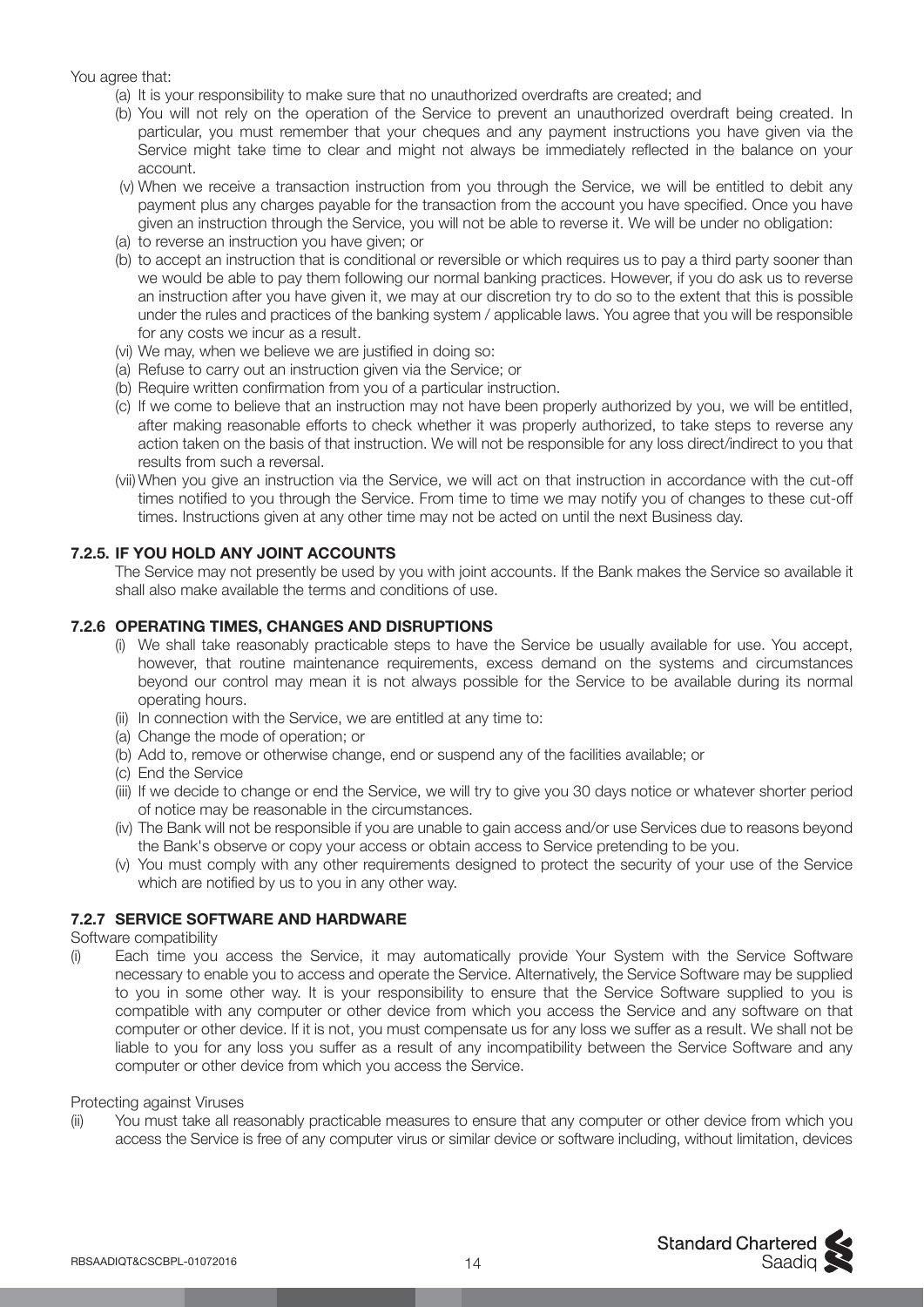devices commonly known as software bombs, Trojan horses and worms (together "Viruses") and is adequately maintained in every way. The Service can be accessed through the Internet or other communication channels as the case may be, public systems over which we have no control. You must therefore ensure that any computer or other device you use to access the Service is adequately protected against acquiring Viruses.

Using other people's devices

(iii) You must not access the Service using any computer or other device which you do not own. You will not access and use Services on a computer or device which belongs to any other person or which is owned and provided to you by your employer unless you have first obtained the owner's permission to do so. If you break this rule, you must compensate us for any and all loss we suffer as a result.

Access through third party services

(iv) We cannot be responsible for any services through which you access the Service that are not controlled by us, or for any loss you or the service provider may suffer as a result of you using such a service. You must comply with all the terms and conditions of such a service and service provider and pay all the charges, damages etc connected with it.

Ownership rights in connection with the Service Software and other information

- (v) By supplying you with the Service Software to access the Service, we are granting you a non-exclusive, non transferable, temporary license to use the Service Software for the purpose of accessing the Service, and for no other purpose. The Service Software and all other material and information supplied to you contains valuable information that belongs to us or others. You must not:
- (a) Use them except in connection with accessing the Service;
- (b) Take copies, sell, assign, commercially rent, sub-license, otherwise transfer them to any third party; or
- (c) Try to decompile, reverse engineer, input or compile any of the service Software.
- (vi) If you access the Service from a country outside Pakistan you are responsible for complying with the local laws of that country, including (but not limited to) obtaining any license needed for the import/export of the Service Software to that country.

# **7.2.8. THE EXTENT OF OUR LIABILITY FOR OUR LOSS OR DAMAGE**

- (i) We will take reasonably practicable steps to ensure that our systems in connection with the Service are installed with adequate security designs and to control and manage the risks in operating the systems, taking into account any law, rules, regulations, guidelines, circulars, codes of conduct and prevailing market practices which may be applicable to us from time to time.
- (ii) We will not be liable for any loss or damage to you as a result of making the Service available to you, including any direct, indirect, consequential or special loss, even if we have been advised of the same. Examples of circumstances in which we will NOT be liable to you for loss or damage resulting to you through the use of the Service include (but are not limited to):
- (a) acting on an instruction which has been validly authenticated as coming from you but which in fact was given by somebody else (but please see sections 8.2.4 (ii) and 8.2.4 (iii) which explain the exceptions to this rule); and
- (b) any incompatibility between Your System and the Service; and
- (c) any machine, system or communications failure (except where such failure should have been prevented by the risks control and arrangement measures had we adopted such measures in accordance with clause 8.2.7), industrial dispute or other circumstances beyond our control that leads either to the Service being totally or partially unavailable or to instructions given via the Service not being acted upon promptly or at all; and
- (d) you relying on any financial information financial or otherwise provided as part, or by means, of the Service; and
- (e) any misuse of Your System by you or anyone else; and
- (f) any access to information about your Eligible Accounts which is obtained by a third party as a result of your using the Service (except where that access is obtained as a result of our gross negligence or our willful default).
- (g) execution of your instructions being delayed or not being acted upon by the Bank.
- (iii) The Bank will in no event be liable for any damages, including without limitation direct or indirect loss, special, incidental, or consequential damages, losses or expenses arising in connection with these Services at our site or linked site or use thereof or inability to use, or in connection with any failure of performance, error, omission, interruption, defect, delay in operation or transmission, computer virus or line or system failure, even if the Bank's representatives thereof are advised of the possibility of such damages, losses or expenses. However, in the event that we are held liable for any loss or damage to you as a result of your use of the Service, we shall only be liable for direct loss or damage which, in the ordinary course of events, might reasonably be expected to result from the circumstances in question and only if such loss or damage is caused by our gross negligence or wilful default. Please note that the Service has no facility for you to let us know that it is especially important to you that a transaction is carried out by a particular time. If you need to be completely certain that an instruction has reached us and that it will be carried out by a particular time, you must speak to our staff on 111-002-002.

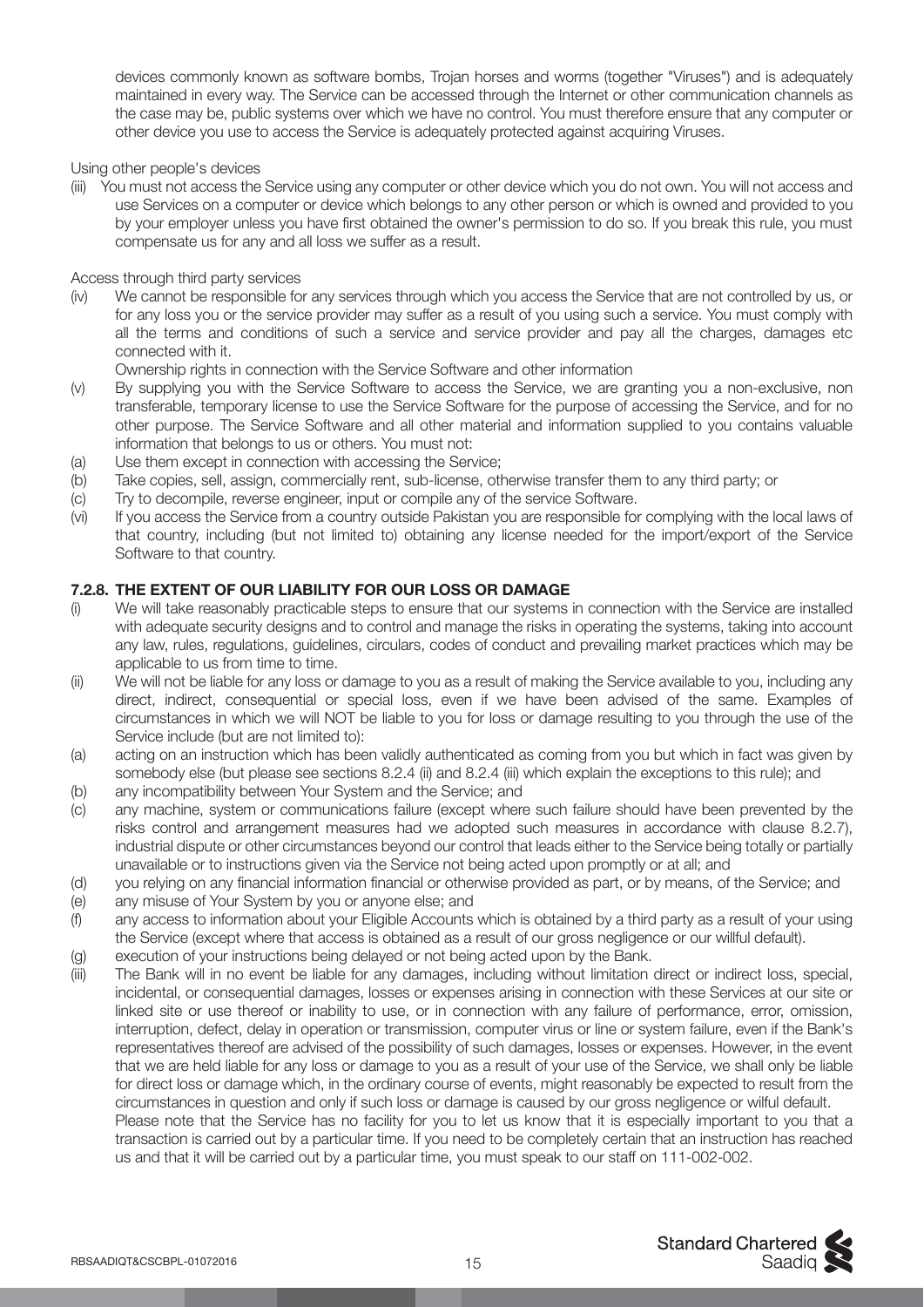- (iv) The information and material contained in this Site, including text, graphics, links or other items are provided "as is", "as available". The Bank/Group does not warrant the accuracy, adequacy or completeness of this information and materials and expressly disclaims liability for errors or omissions in this information and material. No warranty of any kind, implied, expressed or statutory including but not limited to the warranties of non-infringement of third party rights, title, merchantability, fitness for a particular purpose and freedom from computer virus, is given in conjunction with the information and materials.
- (v) You shall indemnify us, our employees and our nominees or agents promptly and on a full indemnity basis from or against all actions, omissions, negligence, proceedings, claims, demands, damages, losses (including direct, indirect or consequential losses), costs and expenses including all duties, taxes, or other levies and legal costs as between solicitor and client (on a full indemnity basis) and other liabilities which we may incur or suffer from or by reason of your use of the Service.

# **7.2.8 IF YOU BREAK A TERM OF THIS AGREEMENT**

 You must compensate us for any and all loss we suffer as a result of your breaking any terms and conditions of this agreement.

#### 7.2.9 ENDING YOUR USE OF THE SERVICE

- (i) You may cancel your use of the Service at any time by giving us written notice (or in any other way as provided herein or as we notify you about from time to time).
- (ii) If you have multiple Eligible Accounts, you may not cancel the Service solely in respect of any one Eligible Accounts, unless you are notified by us to the contrary in writing.
- (iii) We reserve the absolute right at any time to cancel the Services with or without assigning any reason, with or without giving any prior notice to you at our discretion.
- (iv) If your use of the Service comes to an end for any reason, this will not affect any instructions you have already given via the Service.

# **7.2.10 ABOUT OUR CHARGES**

- (i) We are entitled:
- 
- (a) to charge you fees and charges for the Service rendered; and<br>(b) to change those fees and charges from time to time by giving to change those fees and charges from time to time by giving you a 30 days notice to that effect or by effecting such change through the Bank's schedule of charges. If we give you such a notice, you will not have to pay any proposed increase so long as you cancel your use of the Service during the 30 day notice period. However, your continued use of the Service after the 30 day notice period or after publication of the change in fees and charges in the Bank's schedule of charges shall be conclusively deemed to be your acceptance of such changed fees and charges.
- (ii) To avoid any doubt, please note that the references to fees and charges in section 8.2.10 (i) only apply to our charges for providing the Service. They do not apply to any charges for particular banking or other services we might provide in response to your requests via the Service. We will be happy to provide you with details of our charges for particular banking or other services on request.

#### **7.2.11 COMMUNICATIONS BETWEEN US**

- (i) Except for situations where this terms and conditions refers to your giving us notice by telephone, you should give us any other formal notice in connection with the Service in writing (in hard copy form) to any of our branches in Pakistan where you maintain an account (or any other address we may notify to you from time to time for this purpose)
- (ii) You further authorize us to act on the verbal instructions communicated to a representative of the bank over the telephone.

 We reserve the absolute right to verify your identity over the telephone. You will be liable for any and all transactions made after the standard verification by the Bank's representative and will not hold the Bank for acting upon such instructions.

- (iii) Any complaints in connection with the Service should be directed to:
- (a) any of our branches in Pakistan where you maintain an account (or any other address we may notify to you from time to time for this purpose).
- (iv) Electronic mail is not a completely reliable or secure method of communication and you must not use it for sending us:
- (a) Notices in connection with the terms of this agreement; or
- (b) Sensitive communications, such as payment instructions (payment instructions should be sent through the Service in accordance with the terms of the relevant account which you hold with us).
- (v) If we need to send you a notice, we will use the address you have given us most recently in connection with any of your Bank's Eligible Accounts.

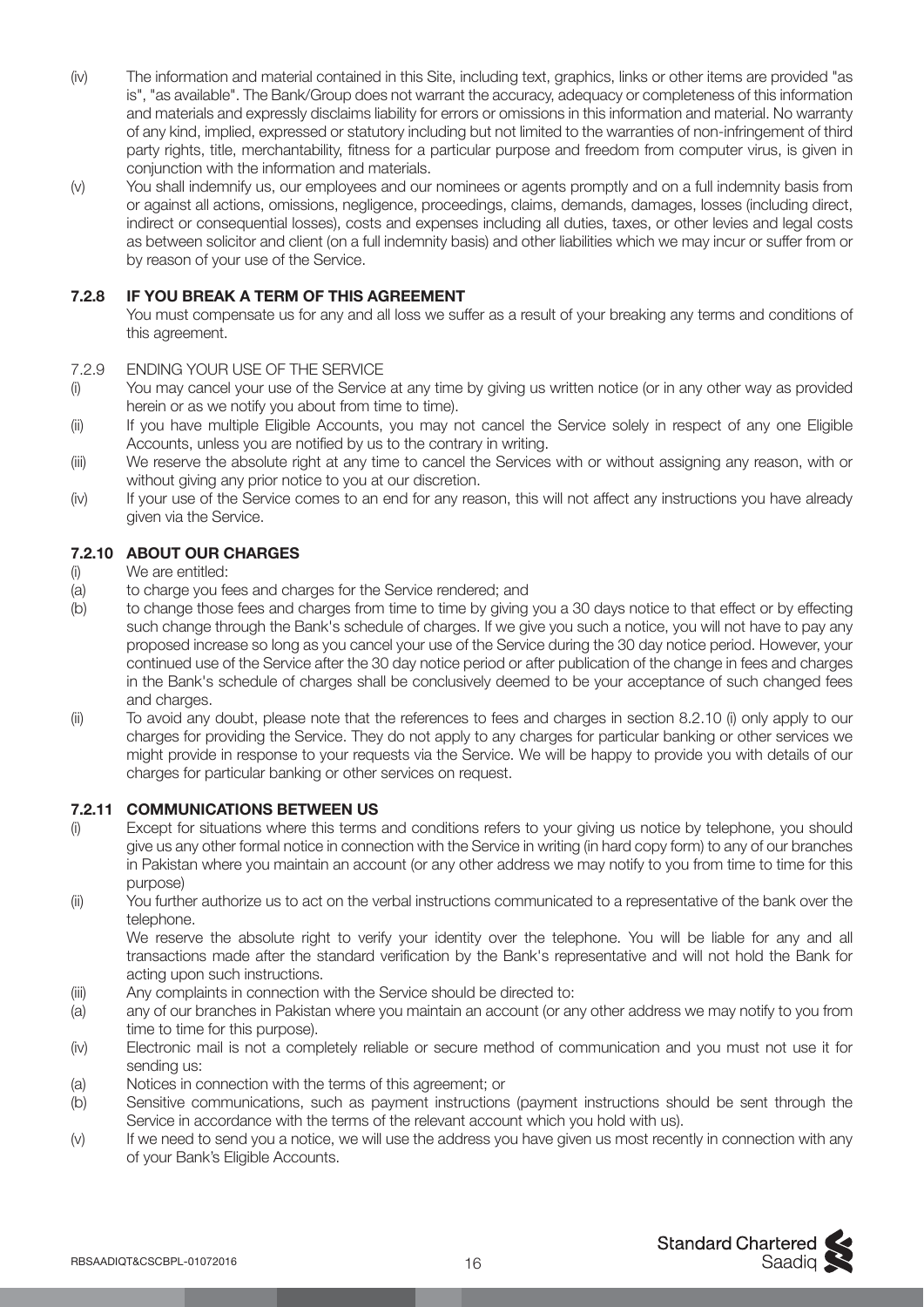# **7.2.12 SERVICE QUALITY: RECORDING YOUR CALLS AND INSTRUCTIONS**

 To protect both our Clients and our staff, and to help resolve any disputes between you and us, you acknowledge that:

- (i) we will record all telephone conversations between us and Clients of the Service; and
- (ii) we will keep a record of all instructions given by Clients via the Service; and
- (iii) we may listen to telephone calls made in respect of the Service in order to assess and improve the quality of the Service.

#### **7.2.13 OUR ADVERTISING**

 From time to time we may advertise our own products and services, and those of other companies in the Standard Chartered Bank group or otherwise, through the Service. If, in connection with any other agreements with us, you have asked us not to send you any marketing material (or if you do so in the future), you agree that this restriction will not apply to these advertisements.

#### **7.2.14 UNAUTHORIZED USE OF INFORMATION / MATERIALS AND TRADE MARKS**

 You fully understand and agree that the unauthorized use of the Site and/or Bank's group's web sites, trade marks and systems including but not limited to unauthorized entry into the Bank's systems, misuse of passwords, trade marks or misuse of any information posted on the Site is strictly prohibited. All products and services may not be available in all geographic areas. Your eligibility for Services is subject to final determination by the Bank.

- **7.2.15 Current/Saving/Term Account: In case the account remains inoperative for a period of ten years, the deposit/instrument present in the said account be considered as unclaimed and will be surrendered to State Bank of Pakistan in accordance with the Banking Companies Ordinance, 1962 as well as the provisions of State Bank of Pakistan Circular to banks dated 21/7/2006 BPD No 7.**
- **7.2.16 I hereby acknowledge that in such circumstance the bank will be sending a written notice by registered post in to my last known address by the bank as it appears in its books and should the account(s) remain unclaimed for three months following the notice, then the depoit(s)/Instrument(s) shall be surrendered to State Bank of Pakistan without further communication nor responsibility from the Bank.**

#### **8. Notices**

 Save as otherwise provided in these Terms, any demand or communication made by the Bank under these Terms shall be in writing and made at the address given by me (or such other address as I shall notify the Bank from time to time) and, if posted, shall be deemed to have been served on me on the date of posting.

#### **9. Liability and Indemnity**

 The Client shall indemnify and keep the Bank free and harmless from and against all liabilities, losses, claims and damages arising from negligence, fraud, collusion or violation of the terms of these terms and conditions on the part of the Client and/or a third party. In addition, the Bank shall not be liable for any expense, claim, loss or damage arising out or in connection with this agreement including but not limited to war, rebellion, typhoon, earthquake, electrical, computer or mechanical failures.

# **10. Anti-money laundering and counter terrorism financing**

In order to comply with anti-money laundering laws, counter terrorist financing laws, regulations and policies, including the Bank's policy, reporting requirements under financial transactions legislation and requests of authorities, the Standard Chartered Group may be:

- prohibited from entering or concluding transactions involving certain persons or entities; or
- required to report suspicious transactions to an authority. Transactions impacted include those that may:
- involve the provision of finance to any person involved or suspected of involvement in terrorism or any terrorist act;
- be relevant to investigation of an actual or attempted evasion of tax law, investigation of or prosecution of a person for an offence against any applicable law; or
- involve persons or entities which may be the subject of sanctions.

 A member of the Standard Chartered Group may intercept and investigate any payment messages and other information or communications sent to or by the Client or on the Client's behalf and may delay, block or refuse to make any payment and payment screening may cause a delay in processing certain information.

 No member of the Standard Chartered Group is liable for any loss arising out of any action taken or any delay or failure by us, or a member of the Standard Chartered Group, in performing any of its duties or other obligations, caused in whole or in part by any steps taken as set out above.

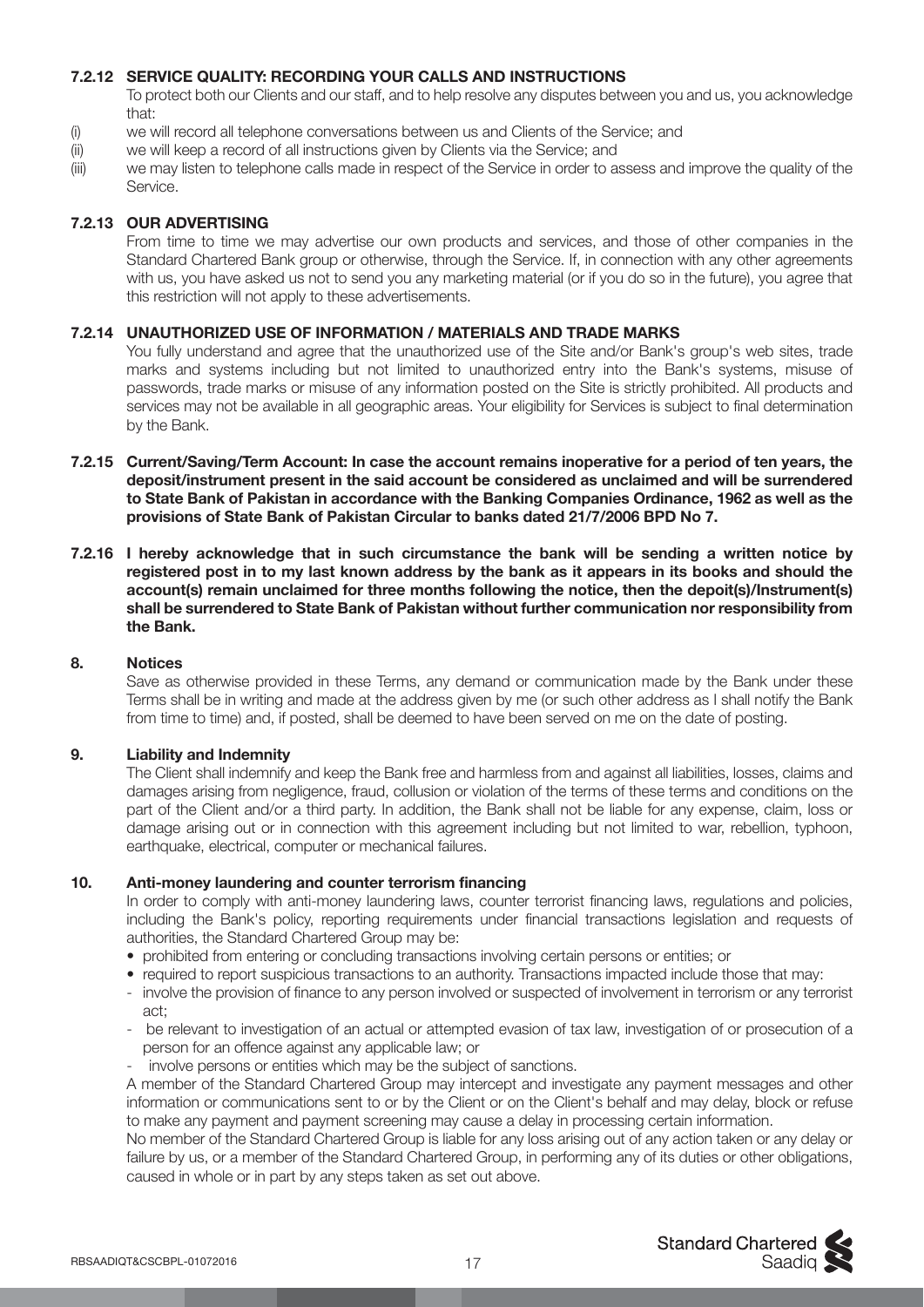# **11. MISCELLANEOUS / OTHERS**

- a) In addition to 1 (xviii) above, The Bank reserves to itself the right to close without prior notice any Account, which in its opinion is not satisfactorily conducted, or for any other reasons whatsoever which the Bank shall not be obliged to disclose to the depositor.
- b) Bank may transfer any or all the Account(s) of depositor at its sole discretion to any of its branches.
- c) Upon the closing of an Account either by the depositor or by 'the Bank, the un-used cheques shall become property of the Bank and the depositor shall forthwith return them to the Bank.
- d) The Bank will take care to see that the credit/debit entries are correctly reflected in the Accounts, but in case of any error, the Bank shall be within its right to make the corrective adjusting entries without notice to the depositor and recover any amount due from the depositor. The Bank shall not be liable for damages, loss etc. consequent upon such error.
- e) Any change in address shall be communicated immediately to the Bank. The Post Office and other agents of delivery shall be considered to be the agents of the constituents for all deliveries of letters, negotiable instruments, remittances etc. and the depositor understands that the Bank will not assume any responsibility for any mishandling, incorrect delivery, delayed delivery, non-delivery, impairment, deterioration, damage, reduction, misappropriation, embezzlement, loss and theft, any negligence and mistake whatsoever committed by employee(s), authorized representatives, agents of Pakistan Post, Courier or any other agents of delivery in performing their services, duties, functions, responsibilities thereof & including transmission of letters, documents, negotiable instruments, remittances etc including any shortage of cheque leaves of cheque book sent by post at the depositor's request.
- f) Complaint or claim against the Bank must be lodged in Pakistan and with the concerned branch.
- g) Subject to the regulations of the State Bank of Pakistan, the Bank may prescribe minimum balance requirement for opening and/or maintaining Account(s).
- h) The Bank is authorized to release the depositor's name and Account number to the printers for the purpose of cheque book printing or to sub-contractor. The Bank is permitted to disclose information in relation to your account to any relevant authority if required by law or to a credit bureau or agency.
- i) The Bank shall not be liable for unavailability of funds credited to the Accounts due to restrictions on convertibility or transferability or payment of funds, requisitions, involuntary transfer, acts of war, civil strife or other causes beyond the control of the Bank. Neither the Registered Principal Office nor any branch, subsidiary or affiliate, employees of the Bank shall be liable for any consequences thereof, if due to any action of or restriction imposed by the Government of Pakistan, the State Bank of Pakistan or any other authority or entity, any branch of the Bank is unable to either make payment to the depositor in the currency of the Accounts, or to transfer such funds in such currency. The depositor shall be solely responsible for all such risks and any associated costs and expenses howsoever arising (including without limitation, those arising from any international or domestic, legal or regulatory restrictions) in respect of any such Accounts. The depositor hereby irrevocably and unconditionally agrees that the Bank's determination of whether it is or is not able given the prevailing applicable law and regulations, to make any payment from or permit any withdrawal or transfer from any Accounts shall be final and binding and shall not be questioned.
- j) The Bank shall not be responsible and liable to depositors in any manner for any diminution, depreciation, impairment, reduction, non- convertibility, non-transferability, loss and unavailability of the funds in their respective Accounts due to taxes, cesses, duties, seizure, confiscation, devaluation, fluctuation in exchange rates and any other act beyond the control of the Bank.
- k) The depositor shall not hold the Bank liable and responsible and shall not claim against it anything in any manner, if any of the instructions of the depositor are not complied with or any delay takes place in complying with these instructions for any reason whatsoever.
- l) The depositor hereby waives its rights to any and all claims it may have against the Bank pursuant to the Accounts, banking products, services availed from time to time on these terms and that may arise at any time from or in connection with the Bank's acts or omissions under or related to these terms and procedures unless such claim is based on fraud or willful misconduct of the Bank. The Bank's Interpretation of terms and conditions mentioned in account opening form will be considered final and binding, however, in case of any dispute, matter should be referred to SBP and the decision of SBP will be final and binding in that case. The depositor has signed the application form as token of acceptance of Bank's terms and conditions and has read and understood the terms prior to such signing.
- m) The depositor shall be governed by these terms and the Bank reserves its rights to unilaterally modify, amend, alter, vary, supplement at its sole discretion these terms and conditions from time to time and that shall be binding upon the depositor, its legal heirs, successors in interest and assigns with respect to the Account specified on Account opening form and or any other account that may be opened by the depositor with the Bank from time to time. However, in order to inform such changes the Bank shall intimate the changes through pasting notice on notice boards of the Islamic banking branches and/or the website of the Bank 30 days prior to date of commencement/effectiveness of changes. The Client shall be deemed to have accepted such changes if the Bank does not receive any notice to the contrary from the Client within 7 days from the issuance of such notice.

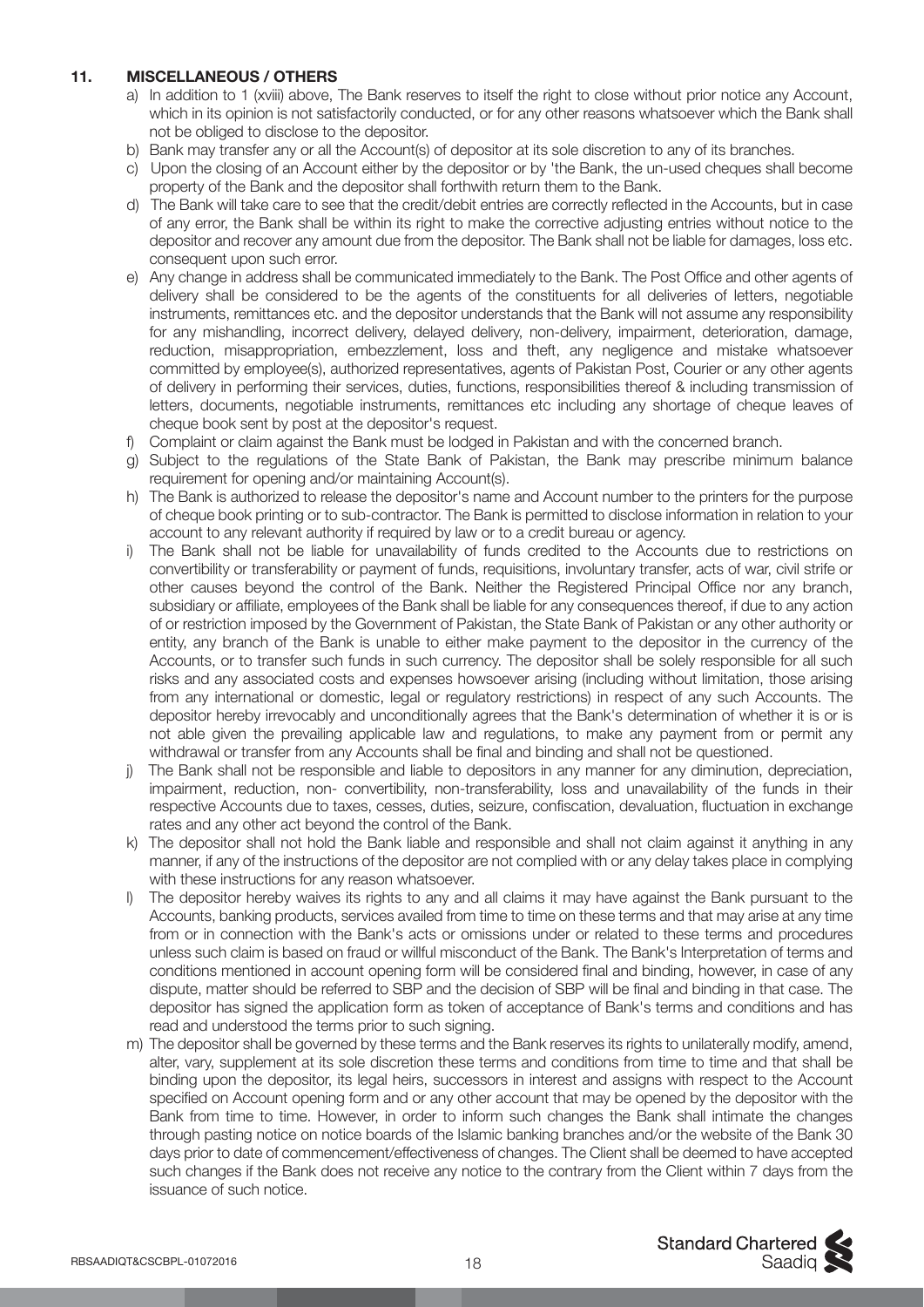- n) The Client accepts that there are risks associated with the Account(s) denominated in foreign currency. Accordingly, the Client accepts that withdrawals from and credit to foreign currency Account(s) shall be subject to availability of foreign currency notes at the time of withdrawal and subject to prevailing Rules and Regulations. Furthermore the Client also agrees that the Bank may decline acceptance of foreign currency notes for credit to the Account(s) at its discretion.
- o) Not withstanding, any thing contained hereinabove, the depositor will irrevocably and unconditionally agree and under take at all times to comply, fulfill, abide by and be bound and governed by all terms and conditions of the Bank as well as such other terms and conditions which have been prescribed as per directives of State Bank of Pakistan and as per laws of Islamic Republic of Pakistan in all respects and circumstances.
- p) While the Bank maintains strict confidentiality in all matters relating to your account(s), services and business, I/We hereby further consent to the Bank (and/or any of it's officers/ employees) to disclose any information concerning me/us, my/our business/services, my/our accounts held with the Bank or another Group Member, or my/our relationship with the Bank or another Group Member to any of the following:
- i) any office or branch of the Bank, or any Group Member;
- ii) any agent, contractor or third party service provider, or any professional adviser to the Bank or any Group Member;
- iii) any of Client's guarantor or third party security provider;
- iv) any regulatory, supervisory, governmental or quasigovernmental authority with jurisdiction over the Bank or any Group member;
- v) any person to whom the Bank or any Group Member is required or authorised by law or court order to make such disclosure;
- vi) any of the Bank's actual or potential participant or subparticipant in, assignee, novatee or transferee of, the Bank's rights and/or obligations in relation to you;
- vii) any other person under a duty of confidentiality to the Bank or Group Member;
- viii) any bank or financial institution with which you have or propose to have dealings.

 regardless of whether such recipient in each case is located in Pakistan or in another country (expect India) that does not offer the same level of data protection as Pakistan, and

 regardless of whether such information will, following disclosure, be held, processed, used or disclosed by such recipient in Pakistan or another country (except India).

 The Bank will ensure that parties to whom Client details are transferred treat my/our information securely and confidentially. The Bank and the Standard Chartered Group will retain my/our information as long as there is a business need to hold the information or as required by legal, regulatory, or accounting requirements or to protect the Bank and the Standard Chartered Group's interests.

 Under the laws of some territories (including the United Kingdom), I/we may have the right to access information held about me/us in those territories. I/we understand that for the purpose of the United Kingdom Data Protection Act, the 'data controller' for my/our personal information is Standard Chartered Bank (Pakistan) Limited.

Further, my/our information may be used to:

- i) Provide and operate any service or product you require;
- ii) Facilitate the provision of any service or product to a third party for whom you act as guarantor or security provider;
- iii) Update and enhance your records with the Bank or any Group Member;
- iv) Understand your financial needs, to advise you of other products and services which may be of interest to you, for any purpose required by law or regulation including fraud prevention;
- v) Monitor Bank's compliance with legal and regulatory requirements and with the Bank and the Standard Chartered Group's internal policy requirements; and
- vi) Support the Bank's and the Standard Chartered Group's business, financial and risk monitoring, planning and decision making.

 For the purpose of this clause, "Group Member" means any company, including Standard Chartered plc and the Bank, which is part of the Standard Chartered Group, being the group of companies whose ultimate parent company is Standard Chartered plc.

"Bank" means Standard Chartered Bank acting through its Pakistan Branch.

- q) (i) If any one or part of the terms hereunder prove to be legally unenforceable in any way, this will not affect the validity of the remaining terms.
	- (ii) We believe these terms are fair. If any one or part of them proves to be not legally valid because it is unfair or for any other reason, we are entitled to treat that term as changed in a way that makes it fair and valid.
	- (iii) If we relax any of the terms hereunder once, this may be on a temporary basis or as a special case only. Such relaxation will not affect our right to enforce that term strictly at any other time.
- r) A Current or Saving Account will be considered dormant if there has been no Client initiated transaction in the account for a period of one year.